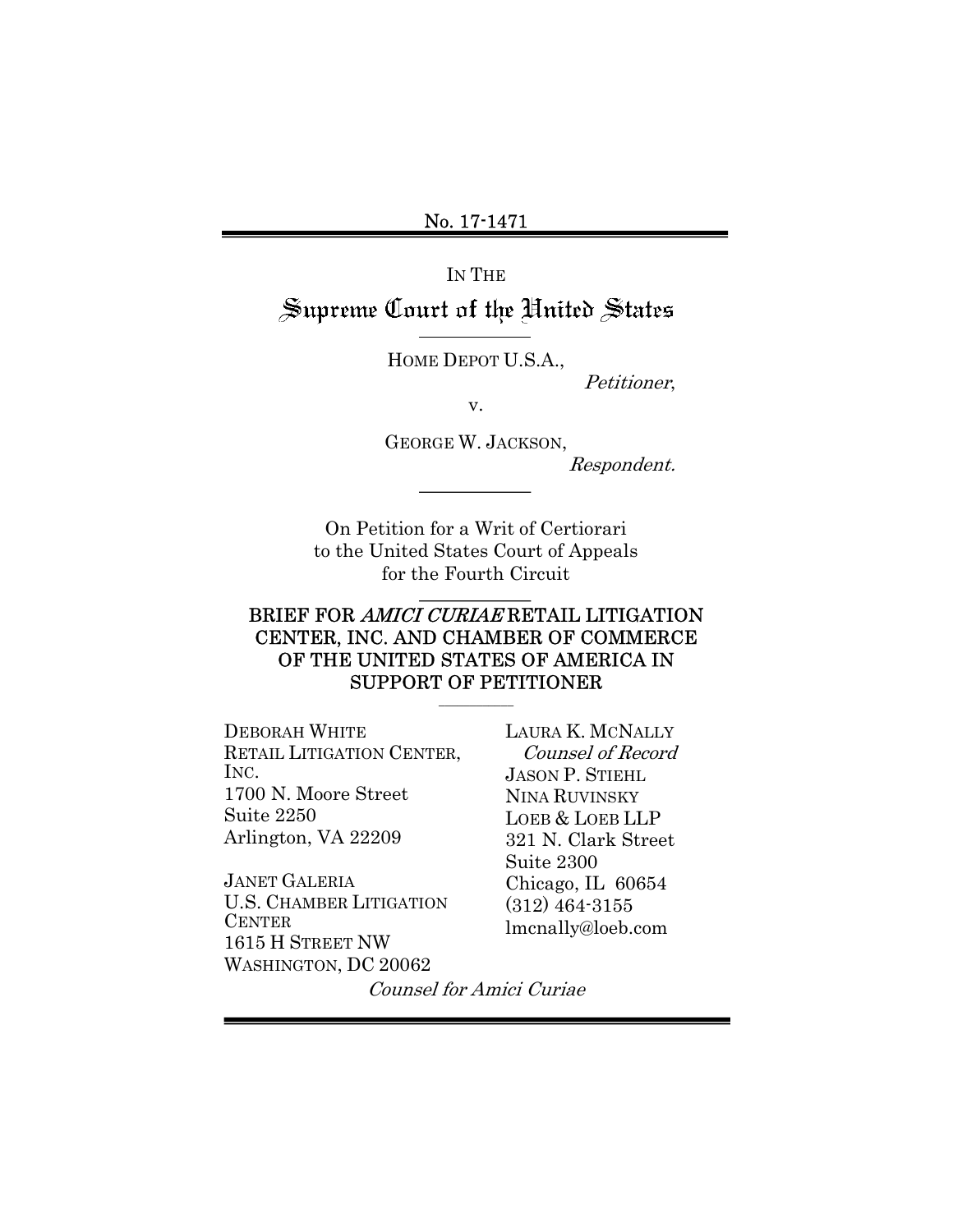#### CORPORATE DISCLOSURE STATEMENT

The Retail Litigation Center, Inc. ("RLC") is a 501(c)(6) membership association that has no parent company. No publicly held company owns a ten percent or greater ownership interest in RLC.

 The Chamber of Commerce of the United States of America ("Chamber") is a non-profit corporation organized under the laws of the District of Columbia. It has no parent corporation. No publicly held corporation owns ten percent or more of its stock.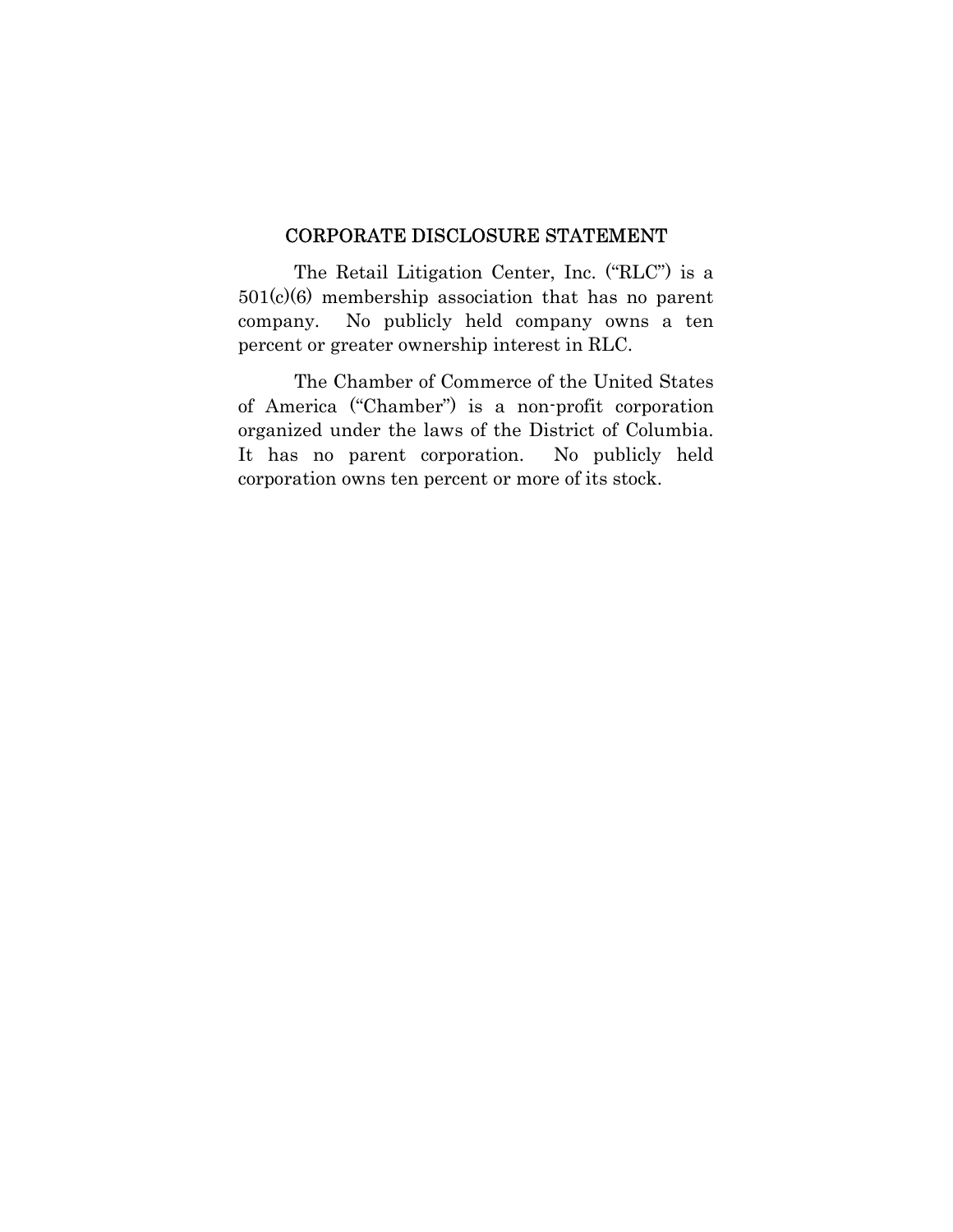## TABLE OF CONTENTS

| CORPORATE DISCLOSURE STATEMENTi                                                                           |
|-----------------------------------------------------------------------------------------------------------|
|                                                                                                           |
| INTEREST OF THE AMICI CURIE  1                                                                            |
|                                                                                                           |
|                                                                                                           |
| The Decision Below Undermines Congress'<br>$\mathbf{I}$<br>Extensive Effort to Curtail Class Action Abuse |
| Congress Developed the Class Action Fairness<br>$A_{-}$<br>Act to Address Perceived Class Action Abuses   |
| The Procedure Endorsed by the Ruling Below<br>B.<br>Threatens the Core Elements of Congress'              |
| The Question Presented is a Recurring One<br>H.                                                           |
|                                                                                                           |

ii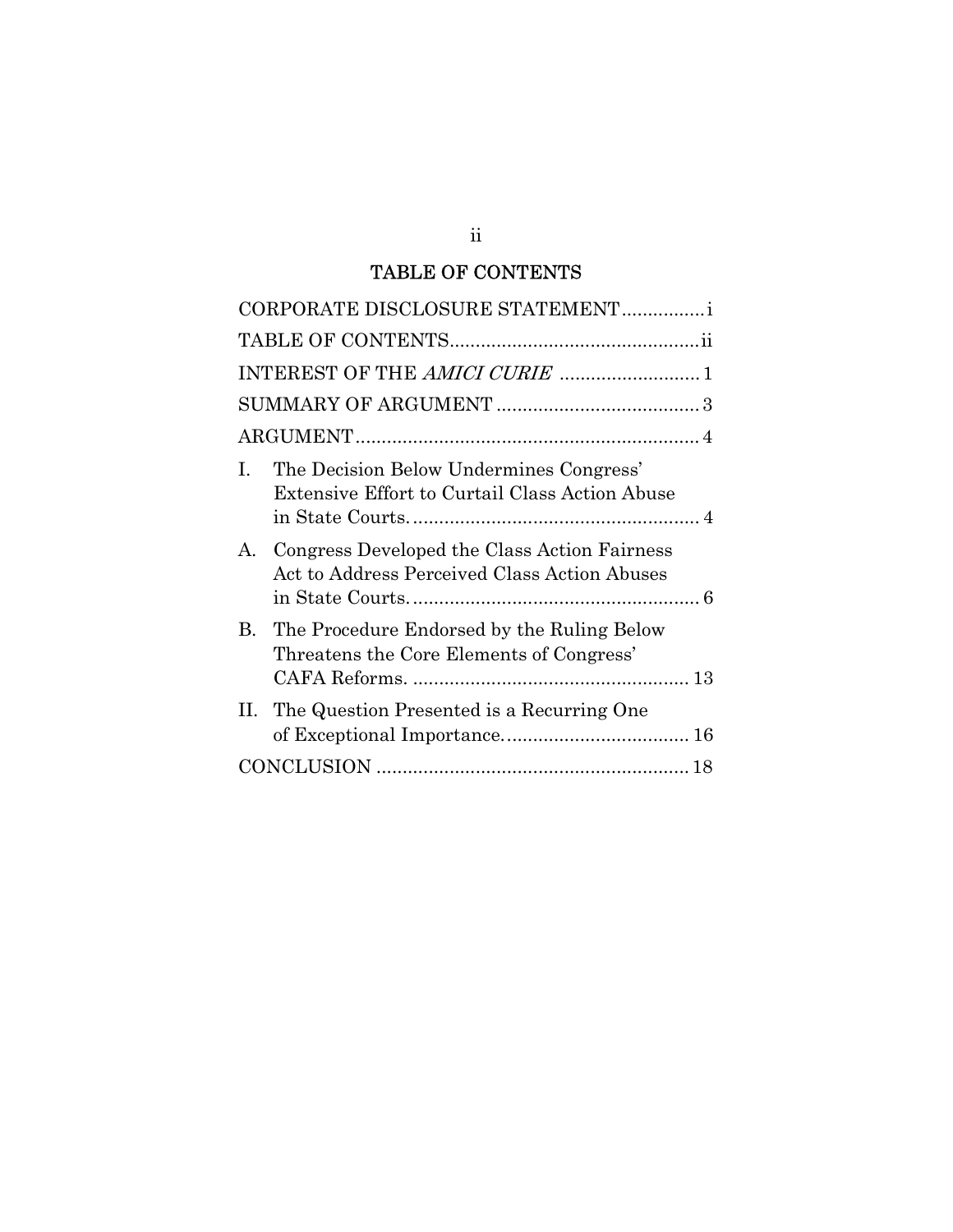## TABLE OF AUTHORITIES

Page(s)

## Cases

| Bank of N.Y. Mellon v. Cioffi,<br>No. 15-13935, 2016 U.S. Dist. LEXIS                                    |
|----------------------------------------------------------------------------------------------------------|
| Cach, LLC v. Echols,                                                                                     |
| Citibank, N.A. v. Perry,                                                                                 |
| Citifinancial, Inc. v. Lightner,<br>No. 5:06-cv-145, 2007 U.S. Dist.<br>LEXIS 41338 (N.D. W. Va. June 6, |
| Dart Cherokee Basin Operating Co. v.                                                                     |
| $Owens$ ,                                                                                                |
|                                                                                                          |
| Ford Motor Credit Co. v. Jones,                                                                          |
| No. 1:07-cv-728, 2007 U.S. Dist.                                                                         |
| LEXIS 55336 (N.D. Ohio July 31,                                                                          |
| Midland Funding LLC v. Hiliker,                                                                          |
| In re Mortg. Elec. Registration Sys., Inc.,                                                              |
| 680 F.3d 849 (6th Cir. 2012)  13, 15                                                                     |

iii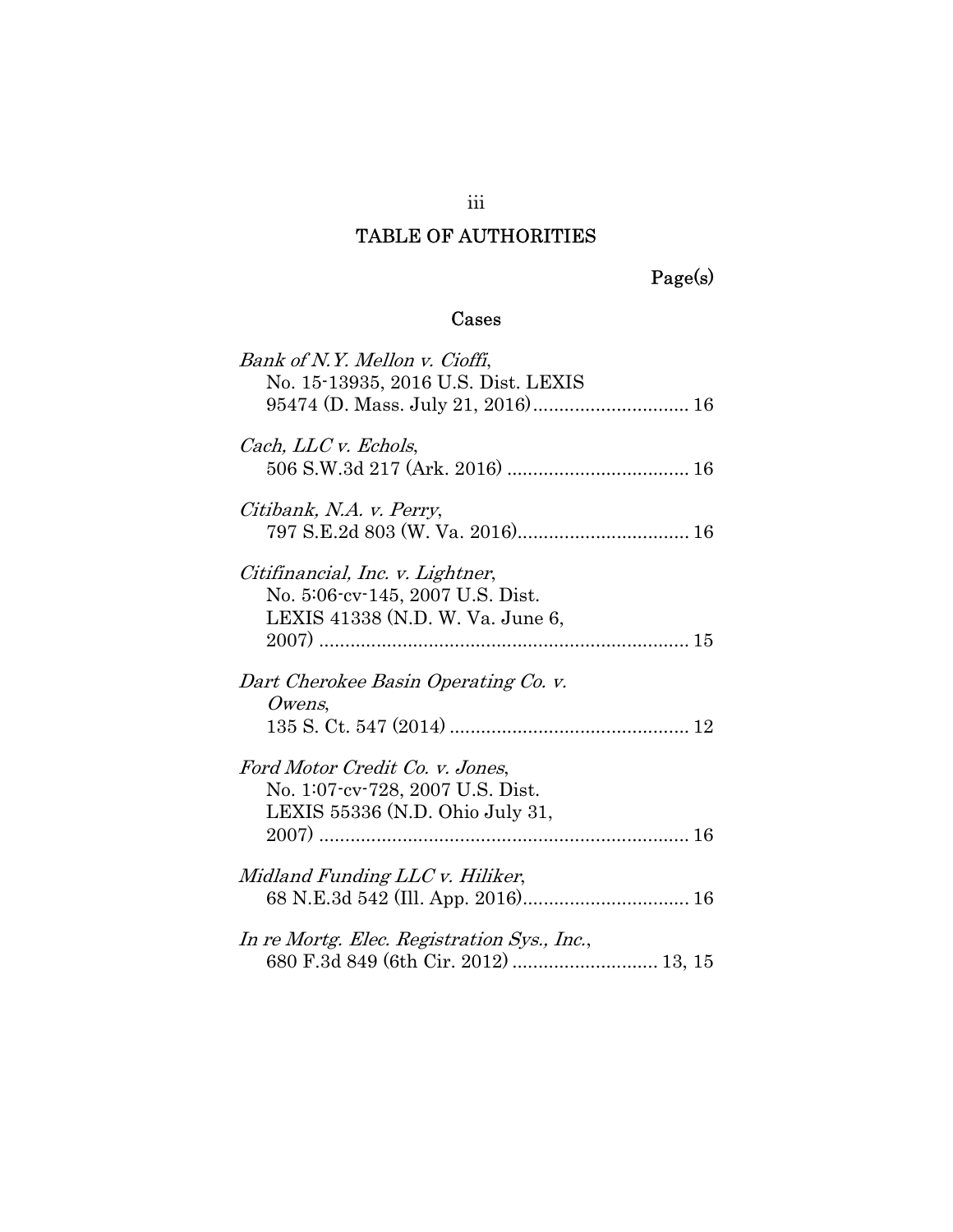| Palisades Collection LLC v. Shorts,                                                                          |
|--------------------------------------------------------------------------------------------------------------|
| Portfolio Recovery Associates, LLC v.<br>Dixon,<br>366 P.3d 245 (Kan. App. 2016)  16                         |
| Shamrock Oil & Gas Co. v. Sheets,                                                                            |
| Taylor v. First Resolution Investment<br>Corp.,                                                              |
| Tri-State Water Treatment, Inc. v. Bauer,<br>845 F.3d 350 (7th Cir.), cert. denied,                          |
| Unifund CCR Partners v. Harrell,                                                                             |
| Unifund CCR Partners v. Wallis,<br>Nos. 06-CV-545, 06-CV-546, 06-CV-<br>547, 2006 U.S. Dist. LEXIS 17989 (D. |
| Westwood Apex v. Contreras,<br>644 F.3d 799 (9th Cir. 2011)  13, 15                                          |
| <i>Williamsburg Plantation, Inc. v.</i><br>Bluegreen Corp,<br>478 F. Supp. 2d 861 (E.D. Va. 2006) 16         |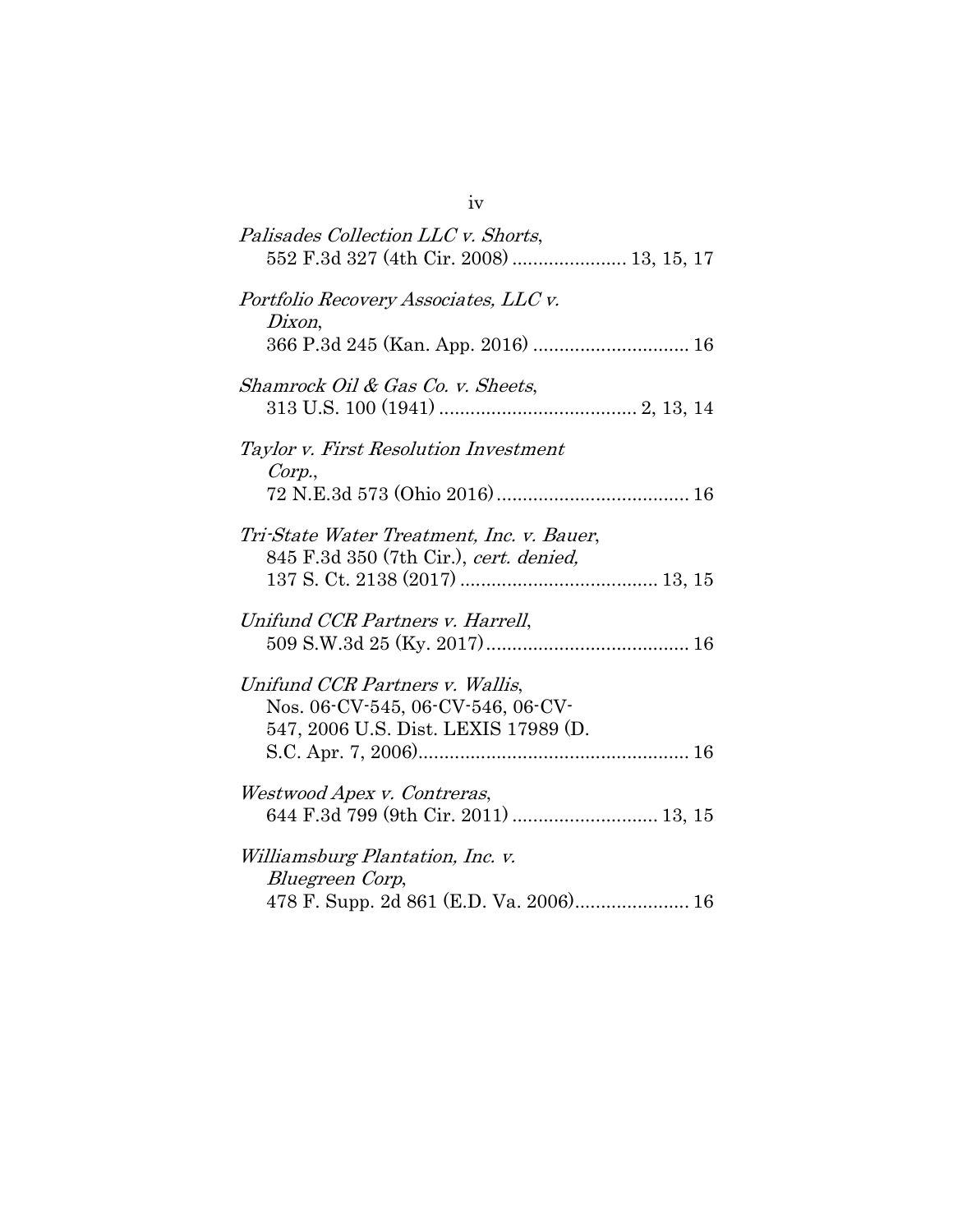## Statutes

| Class Action Fairness Act of 2002, 148                                                                                                  |
|-----------------------------------------------------------------------------------------------------------------------------------------|
| Class Action Fairness Act of 2004, 108                                                                                                  |
| Class Action Fairness Act of 2005, Pub. L.                                                                                              |
| Class Action Fairness Act of 2003, 108                                                                                                  |
| Interstate Class Action Jurisdiction Act of                                                                                             |
| <b>Other Authorities</b>                                                                                                                |
| 151 Cong. Rec. H726 (daily ed. Feb. 17,                                                                                                 |
| Advisory Committee Report to the<br><b>Federal Judicial Conference</b><br>Committee of 2002,<br>http://www.uscourts.gov/sites/default/f |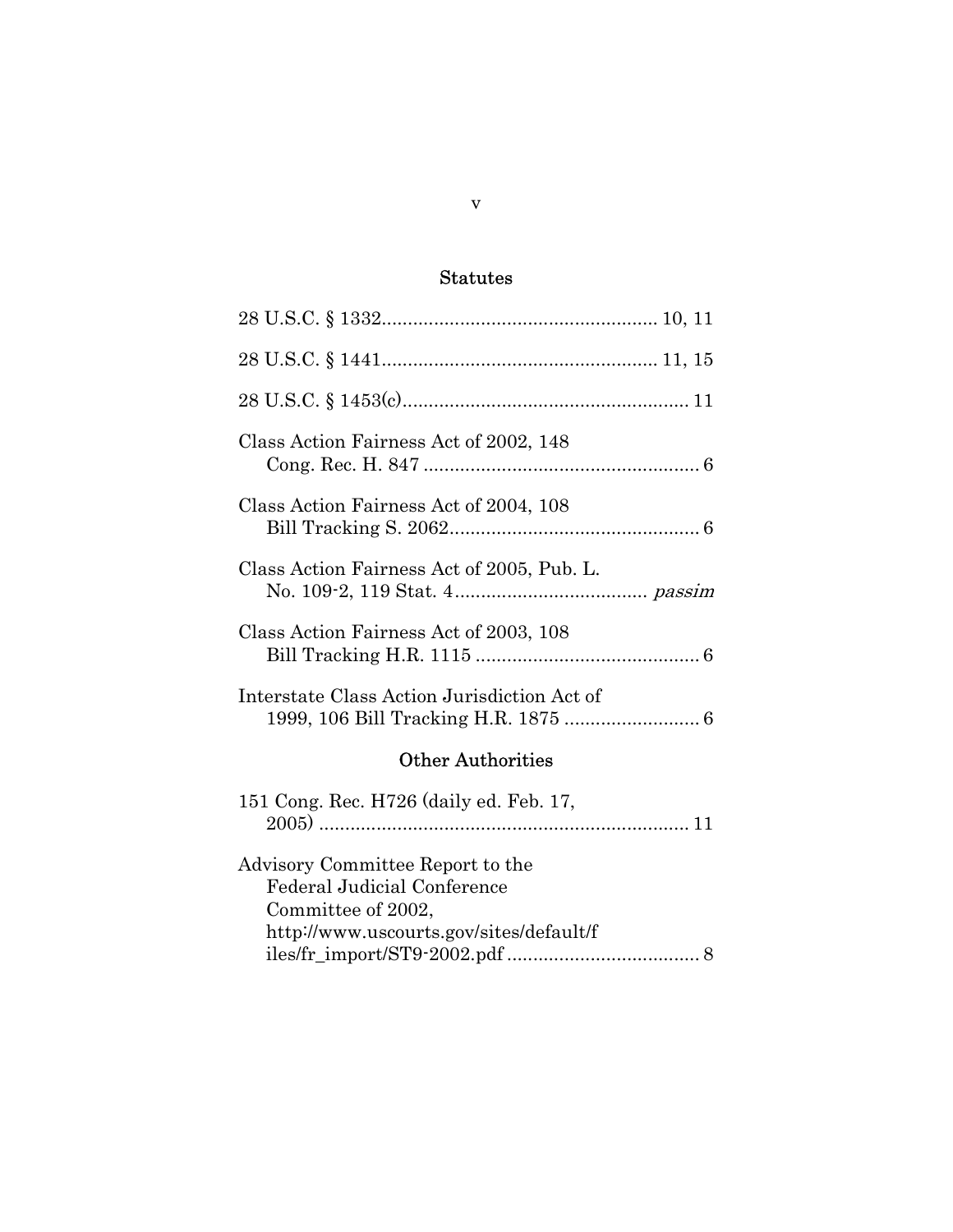| Anna Andreeva, Class Action Fairness          |
|-----------------------------------------------|
| Act of 2005: The Eight-Year Saga Is           |
| Finally Over, 59 U. Miami L. Rev. 385         |
|                                               |
|                                               |
| Edward Purcell, Jr., The Class Action         |
| Fairness Act in Perspective: The Old          |
| and the New in Federal Jurisdictional         |
| <i>Reform</i> , 156 U. Pa. L. Rev. 1823, 1823 |
|                                               |
|                                               |
| Emery G. Lee III & Thomas E. Willging,        |
| The Impact of the Class Action                |
| <i>Fairness Act on the Federal Courts:</i>    |
| An Empirical Analysis of Filings and          |
| Removals, 156 U. Pa. L. Rev. 1723,            |
|                                               |
| Howard M. Erichson, <i>CAFA's Impact on</i>   |
| Class Action Lawyers, 156 U. Pa. L.           |
|                                               |
|                                               |
| James M. Underwood, Rationality,              |
| Multiplicity, & Legitimacy:                   |
| Federalization of the Interstate Class        |
| Action, 46 S. Tex. L. Rev. 391, 407           |
|                                               |
|                                               |
| Jay Tidmarsh, Finding Room for State          |
| Class Actions in a Post-CAFA World:           |
| The Case of the Counterclaim Class            |
| Action, 35 W. St. U. L. Rev. 193, 240         |
|                                               |

vi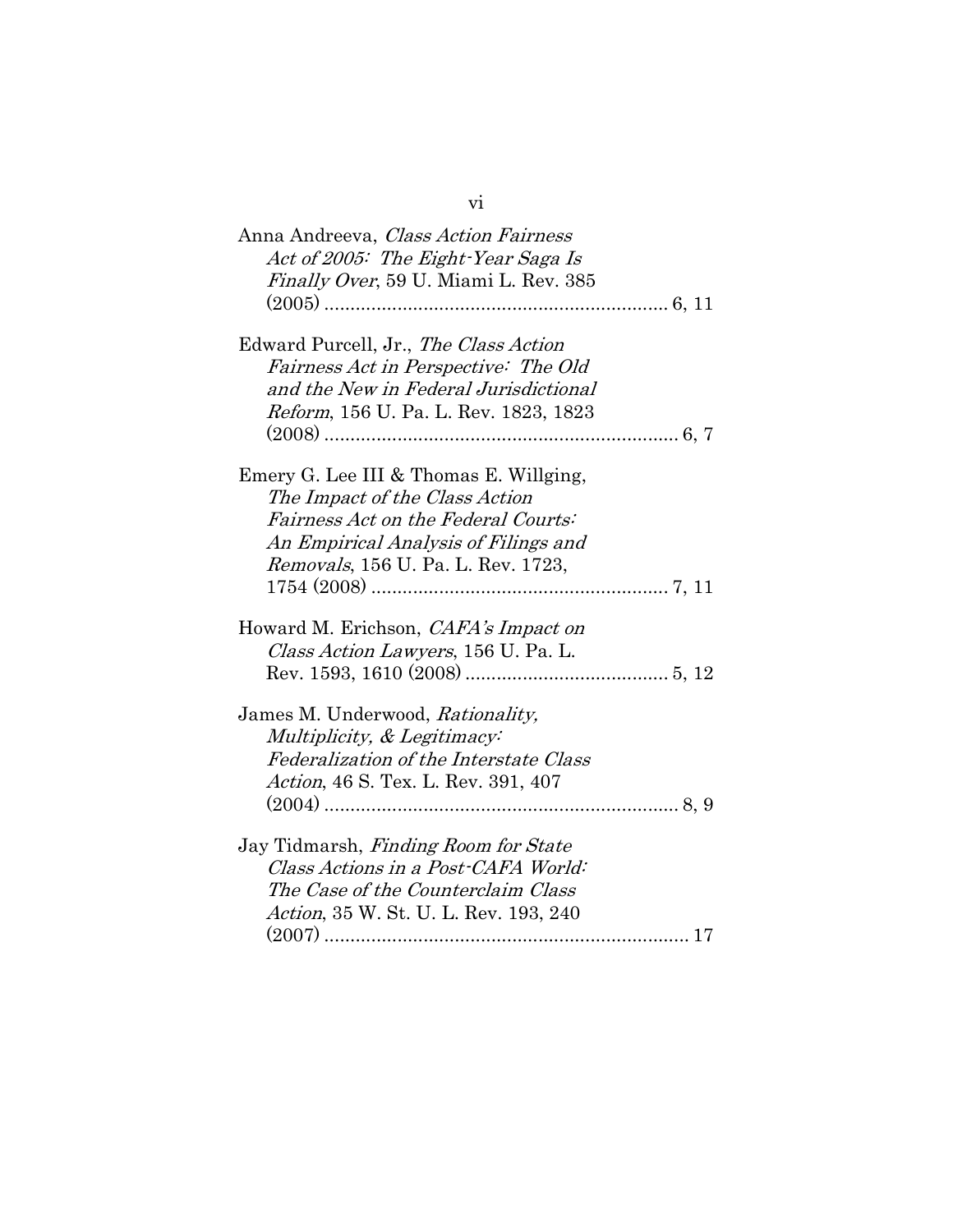| Report of the ABA Task Force on Class          |
|------------------------------------------------|
| <i>Action Legislation,</i>                     |
| https://www.americanbar.org/content/           |
| dam/aba/directories/policy/2003_my_3           |
|                                                |
| Report of the Civil Rules Advisory             |
| Committee 311 (May 20, 2002),                  |
| http://www.uscourts.gov/sites/default/f        |
|                                                |
| Rhonda Wasserman, <i>Dueling Class</i>         |
|                                                |
| Robert H. Klonoff, <i>The Decline of Class</i> |
| <i>Actions</i> , 90 Wash. U.L. Rev. 729, 743-  |
|                                                |
|                                                |

vii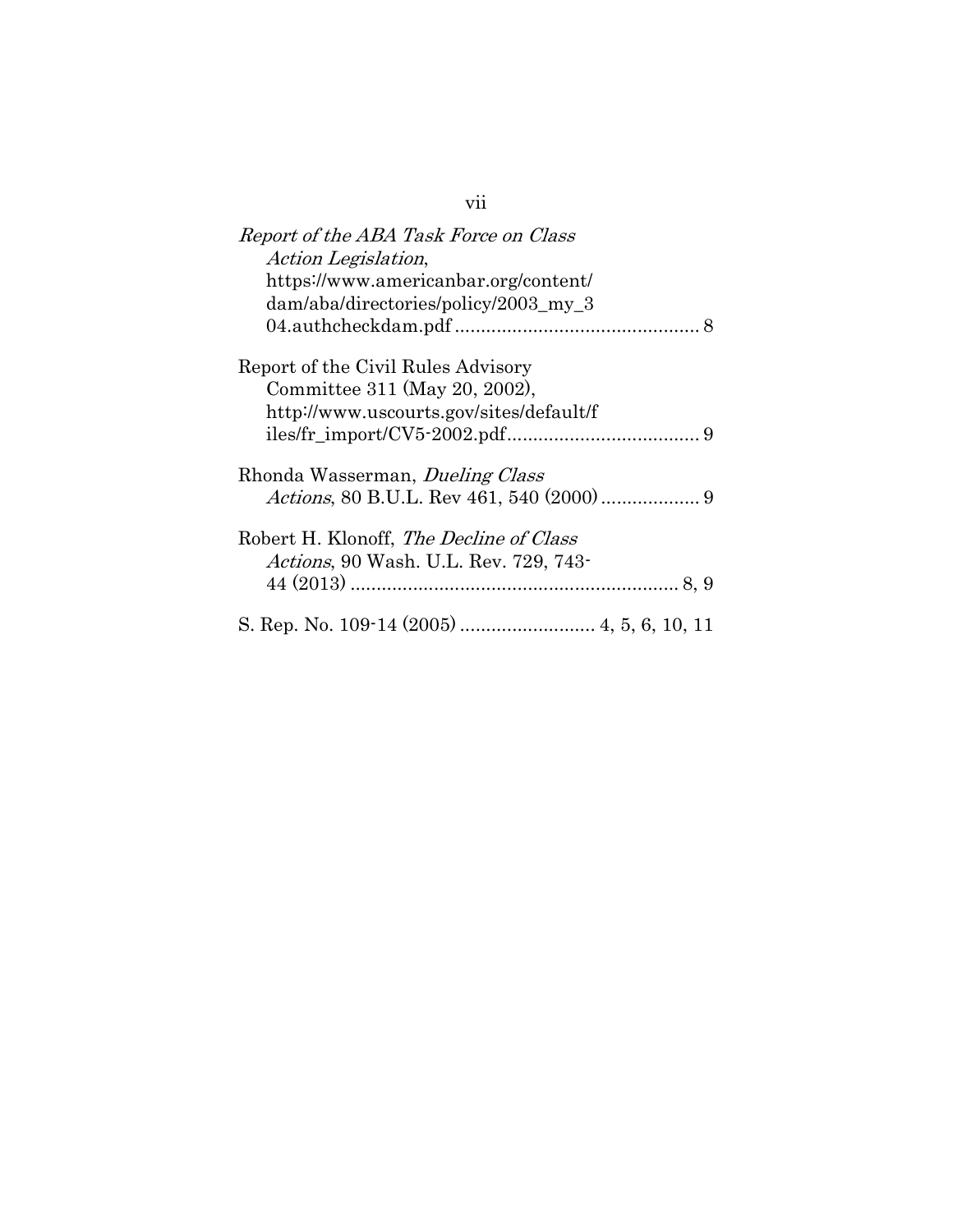#### INTEREST OF THE AMICI CURIAE<sup>1</sup>

 The Retail Litigation Center, Inc. ("RLC"), amicus, represents national and regional retailers, including many of the country's largest and most innovative retailers. The RLC's members employ millions of people throughout the United States, provide goods and services to tens of millions more, and account for tens of billions of dollars in annual sales. The RLC offers courts retail-industry perspectives on important legal issues and highlights the industry-wide consequences of significant cases.

 The Chamber of Commerce of the United States of America ("Chamber"), amicus, is the world's largest business federation. It represents 300,000 direct members and indirectly represents the interests of more than three million companies and professional organizations of every size, in every industry sector, and from every region of the nation. The Chamber advocates for its members' interests before Congress, the executive branch, and the courts, and it regularly files amicus briefs in cases raising issues of vital importance to the business community.

 $\overline{a}$ 

<sup>1</sup> On May 14, 2018, RLC notified the parties of its intention to file this brief and both parties have consented to the filing of this brief. On May 25, 2018, *Amici* notified the parties that the Chamber would be joining this *amicus* brief. Amici affirm that no counsel for a party wrote this brief in whole or in part, and no counsel or party, or any other person other than *amici*, their members, or their counsel, made a monetary contribution intended to fund the brief's preparation or submission.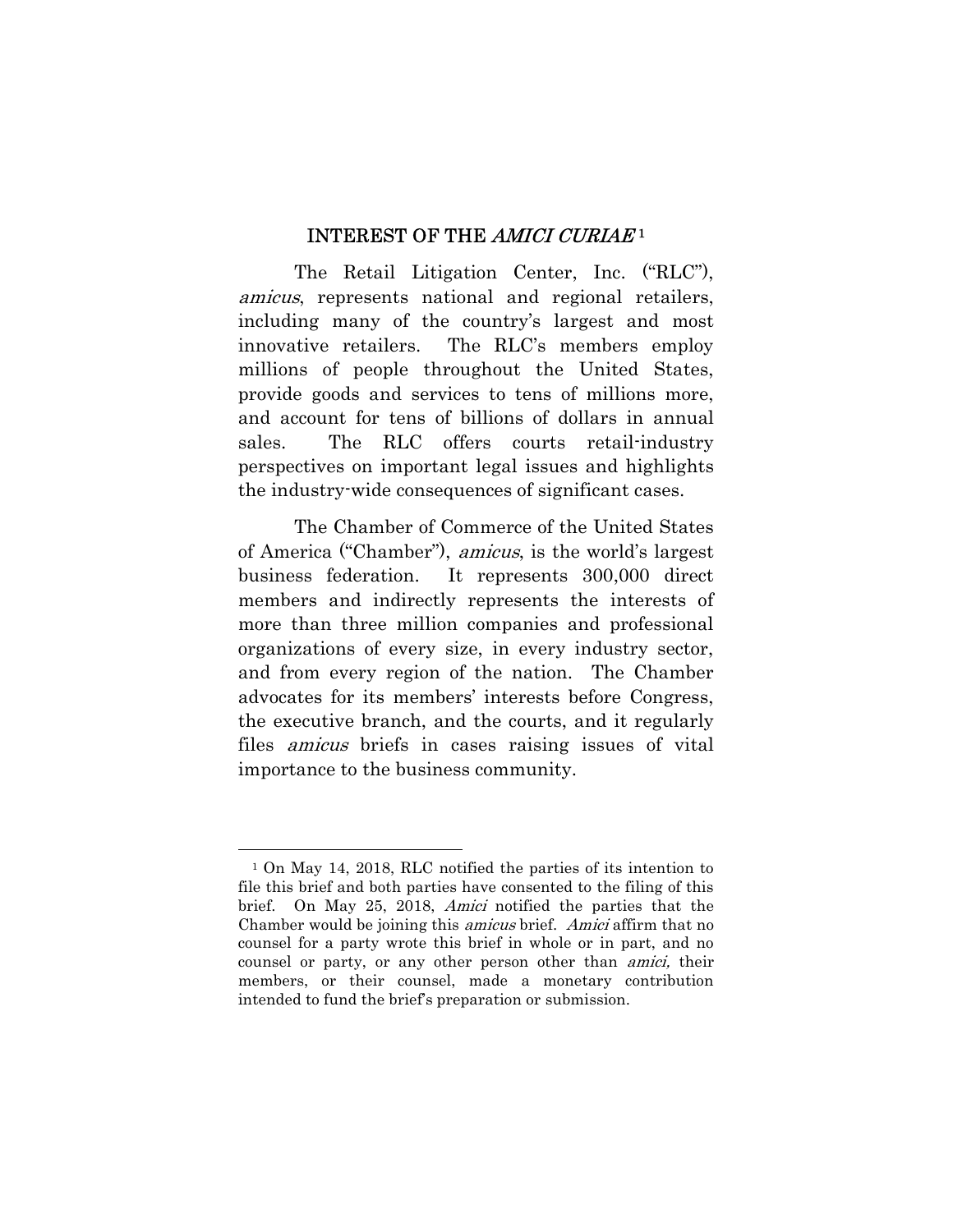This is such a case. Amici's members frequently find themselves targets of large interstate class action lawsuits. They have a keen interest in ensuring that the rules governing removal of class actions to federal court are applied fairly.

In enacting the Class Action Fairness Act of 2005 ("CAFA"), Congress expanded federal court jurisdiction and, critically here, made removal more broadly available. In the years since CAFA's enactment, *amici*'s members have come to rely on CAFA in general and the removal provisions in particular to avoid many of the abuses that they had seen in state court class action practices.

 The ruling of the court below threatens the robust protections of CAFA. It ignores Congress' extensively-deliberated and practical legislative solution to the problem of state court class action abuses and instead applies an overly-restrictive reading of this Court's decision in Shamrock Oil & Gas Co. v. Sheets, 313 U.S. 100 (1941).

 The Fourth Circuit's needlessly constrained analysis of removal law will harm businesses across the country. With little extra effort, class counsel can now file their class claims as counterclaims in their state courts of choice, with no fear of triggering CAFA's protections. Inevitably, an increasing number of *amici*'s members will be drawn into these cases trapped in the same state court systems that Congress has recognized to be unsuitable venues for the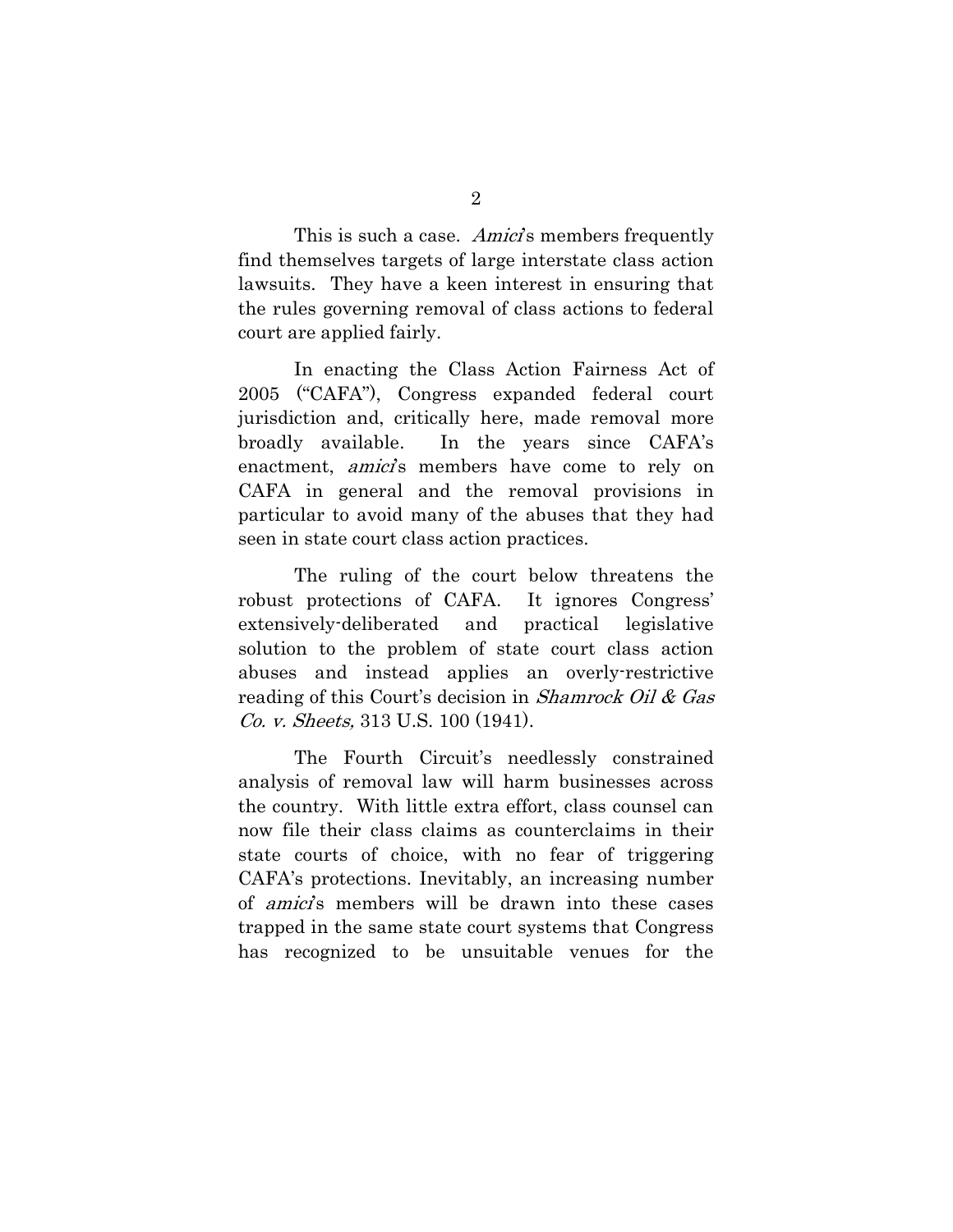resolution of such cases. Amici and their members therefore have a strong interest in this case.

#### SUMMARY OF ARGUMENT

 When it passed in 2005, the Class Action Fairness Act promised nothing less than a wholesale reform of the class action litigation system in the United States. Congress crafted a variety of substantive changes to eliminate the most abusive practices plaguing class actions across the country. Critically, Congress armed CAFA with procedural protections to ensure that its reforms would apply to virtually all large interstate class actions. At the heart of these procedural protections lay the reforms to the standards for removal. No longer would plaintiffs' lawyers be allowed to stack the deck in their favor by manipulating large cases into friendly state-court venues.

 CAFA has lived up to its advance billing. Thanks to this innovative federal statute, many of the most egregious class action practices have been extinguished. Yet this progress is at risk, thanks to an incorrect and overly-restrictive interpretation of Shamrock Oil. The members of the Court who decided Shamrock Oil could never have foreseen either the coming rise in class actions or Congress' eight-year effort that would eventually culminate in CAFA. Nor could they have foreseen how their ruling prohibiting one type of forum shopping would be the foundation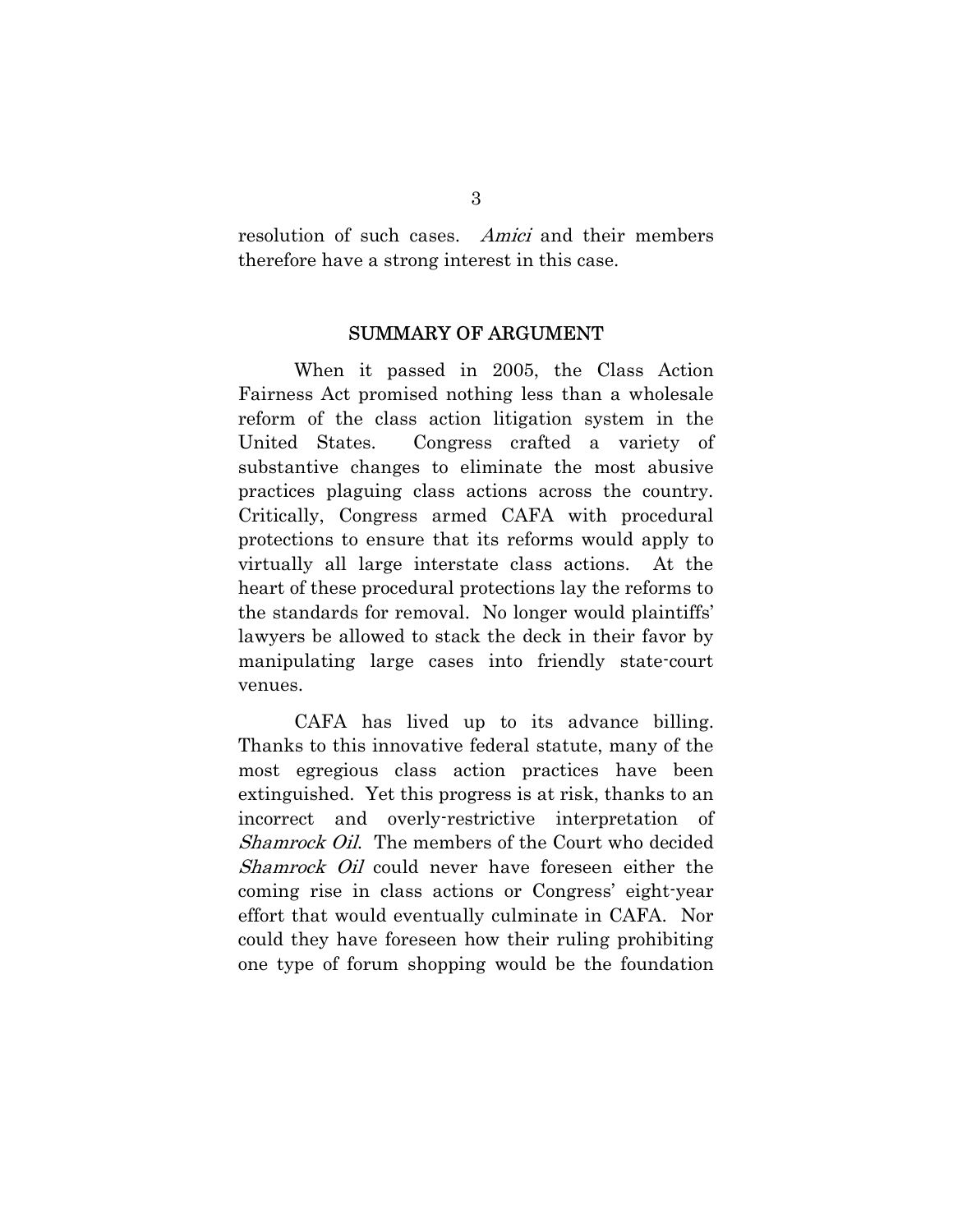for a renaissance in class action-related forum shopping.

This case merits review by this Court. Amici fully supports the legal arguments raised in the Petition. The reforms that changed the U.S. class action system were too hard-won and too important to be dismantled by the misapplication of *Shamrock Oil*. The Petition should be granted.

#### ARGUMENT

 This Court's intervention is critical for two reasons. First, the decision below risks fundamentally undercutting the legislative scheme Congress carefully crafted in CAFA. Second, the question presented is a recurring one of exceptional importance.

## I. The Decision Below Undermines Congress' Extensive Effort to Curtail Class Action Abuse in State Courts.

In 2005, our nation took an important step toward ending class action abuse with the enactment of CAFA. The preceding decade had seen an exponential increase in the number of class actions filed. By including a single plaintiff from their chosen jurisdiction, plaintiffs' lawyers were able to bring interstate class actions involving tens or even hundreds of millions of dollars in a select number of state courts that came to be known as "'magnet' jurisdictions." Class Action Fairness Act of 2005, S. Rep. No. 109-14, at 13 (2005). These magnet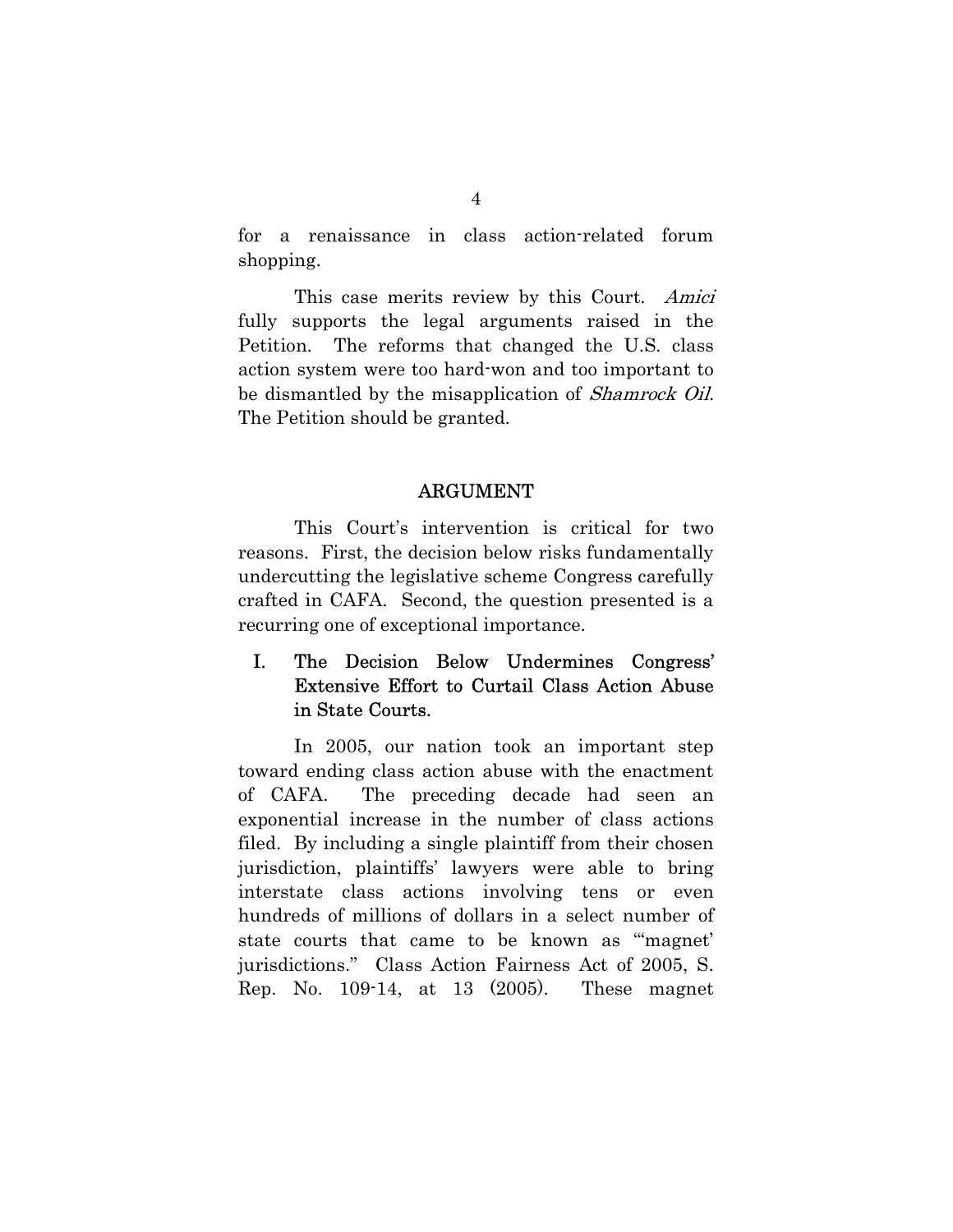jurisdictions engaged in numerous abusive practices, such as certifying class actions on an ex parte basis and approving class settlements that primarily benefited plaintiffs' lawyers. Id. at 13-23. CAFA ended many of these abusive practices by creating federal jurisdiction over most large interstate class actions.

Since the enactment of the Class Action Fairness Act of 2005, Pub. L. No. 109-2, 119 Stat. 4 (codified as amended in scattered sections of 28 U.S.C.), the class action system in the United States has largely moved from state courts into the federal system. See Emery G. Lee III & Thomas E. Willging, The Impact of the Class Action Fairness Act on the Federal Courts: An Empirical Analysis of Filings and Removals, 156 U. Pa. L. Rev. 1723, 1754 (2008) (pointing to "support for the conclusion that the federal courts have seen an increase in diversity removals"); Howard M. Erichson, CAFA's Impact on Class Action Lawyers, 156 U. Pa. L. Rev. 1593, 1610 (2008) ("CAFA has increased . . . the number of class action removals to federal court."). As a result of the countless hours of fact-finding, deliberation, and negotiation, Congress created a system that has succeeded in curtailing many of the worst class action abuses.

The case below, through the tactic it endorses, presents a serious threat to CAFA's protections. It endorses an end-run around CAFA's core procedural safeguards, forcing defendants to litigate massive class actions in the very same "magnet jurisdictions" that prompted Congress to enact CAFA in the first place.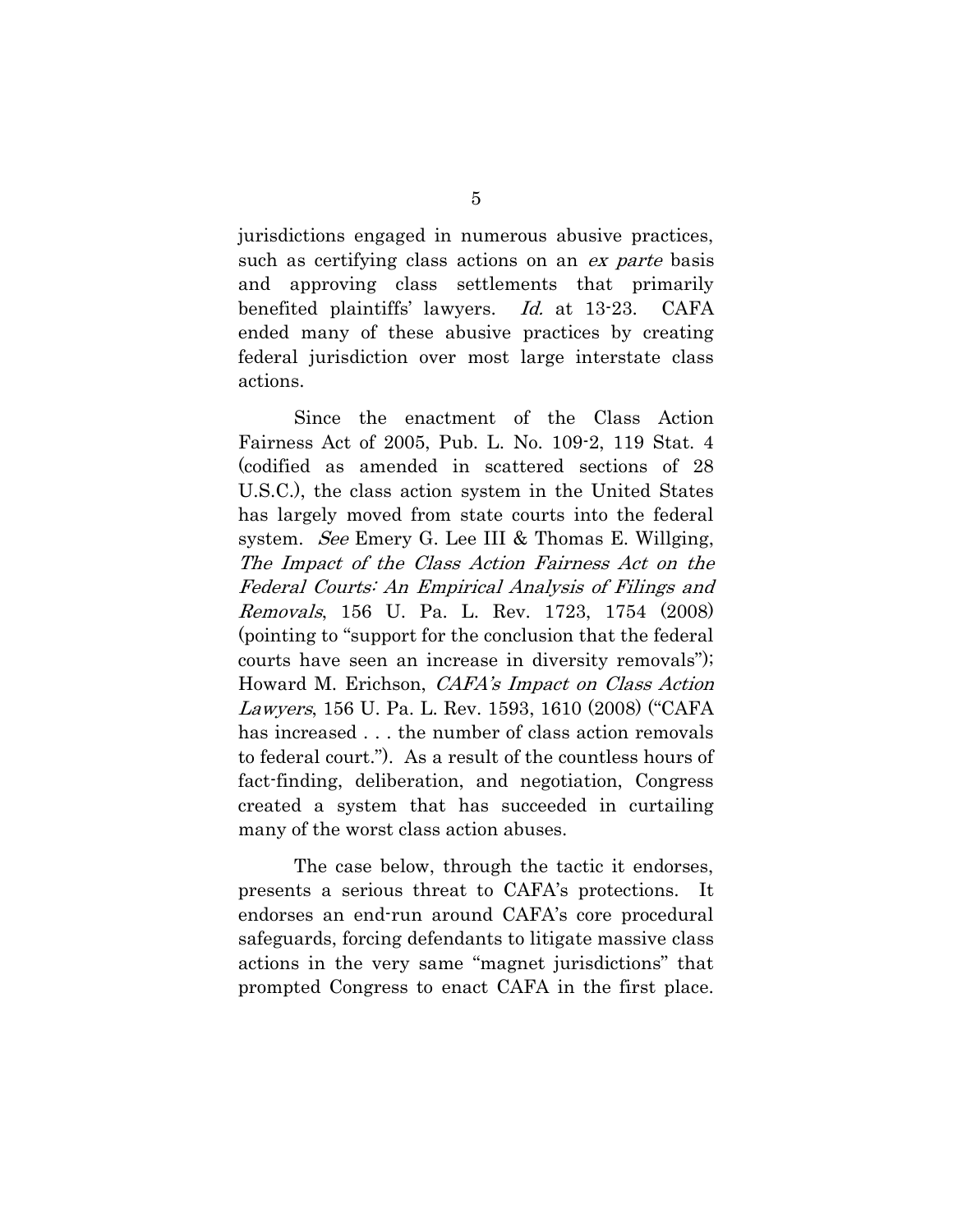Only this Court can close this loophole and protect Congress' deliberate design for safeguarding the class action system.

## A. Congress Developed the Class Action Fairness Act to Address Perceived Class Action Abuses in State Courts.

In the late 1990s, in response to growing complaints about class action abuses from coast to coast, Congress began a "grinding eight-year effort" that ultimately resulted in the CAFA. Edward Purcell, Jr., The Class Action Fairness Act in Perspective: The Old and the New in Federal Jurisdictional Reform, 156 U. Pa. L. Rev. 1823, 1823 (2008); see also S. Rep. 109-14 (2005); Anna Andreeva, Class Action Fairness Act of 2005: The Eight-Year Saga Is Finally Over, 59 U. Miami L. Rev. 385 (2005).

Passage of CAFA was no foregone conclusion. Congress had previously considered, and failed to pass, no fewer than four bills aimed at addressing concerns about class action abuses: the Interstate Class Action Jurisdiction Act of 1999, 106 Bill Tracking H.R. 1875, (passed the House but not considered by the Senate); the Class Action Fairness Act of 2002, 148 Cong. Rec. H. 847 (passed the House but not voted on by the Senate); the Class Action Fairness Act of 2003, 108 Bill Tracking H.R. 1115 (passed the House, but due to a filibuster, was not voted on by the Senate); and the Class Action Fairness Act of 2004, 108 Bill Tracking S. 2062, (stalled in the Senate, not voted on in the House). Andreeva, 59 U. Miami L. Rev. at 387-88.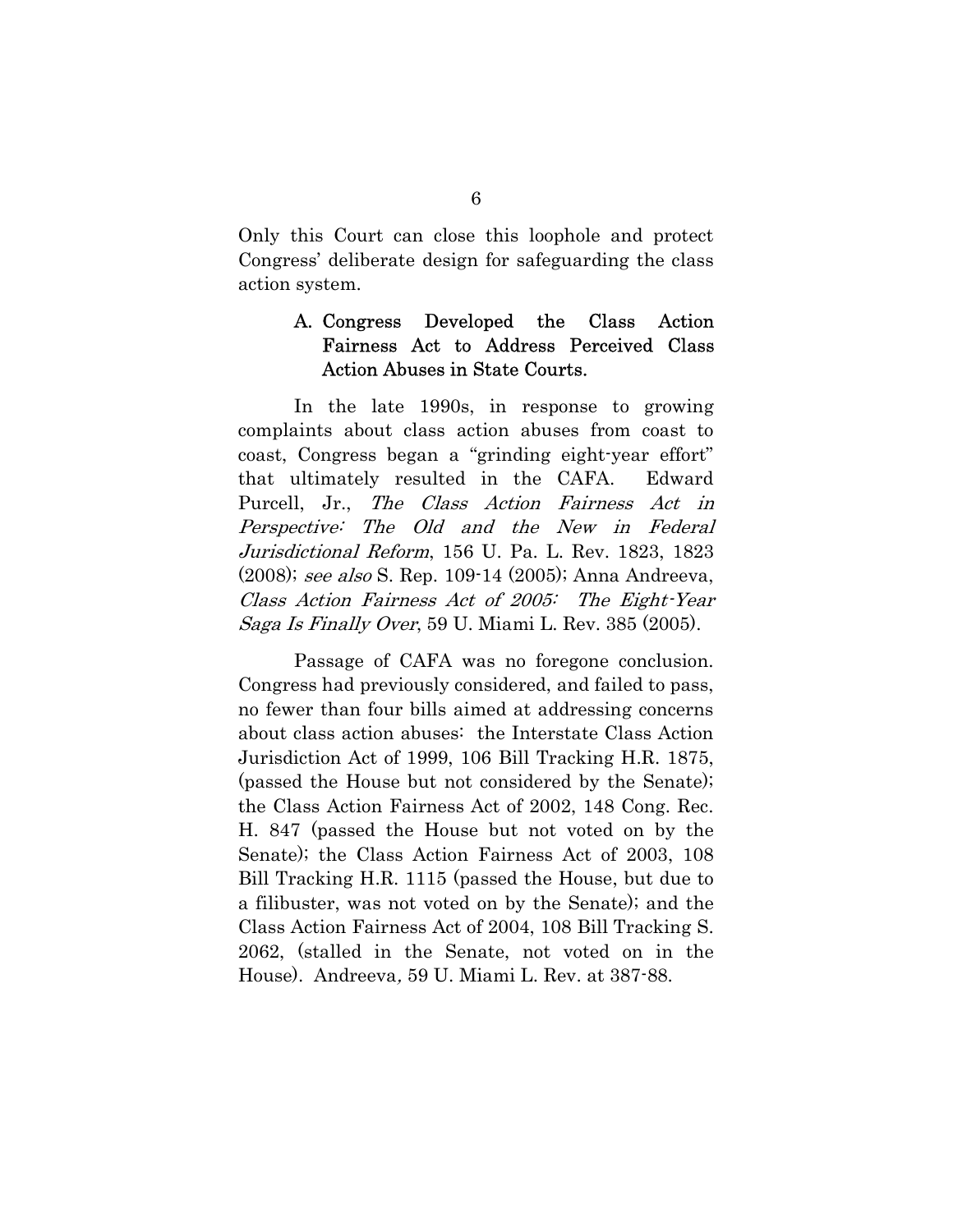Ultimately, beyond numerous committee hearings in both the House and the Senate, CAFA's passage required "multiple reports by both Houses, political compromises, two unsuccessful attempts to terminate debate in the Senate by imposing cloture on bills with bipartisan support, and strenuous efforts to amend in both the House and Senate when the bill came to the floor for a final vote." Purcell, 156 U. Pa. L. Rev. at 1823.

In enacting CAFA, Congress took note of widespread abuse of the class action device in the state courts. For example, through the "findings and purposes" section of CAFA, Congress recognized that these abuses had "(A) harmed class members with legitimate claims and defendants that have acted responsibly; (B) adversely affected interstate commerce; and (C) undermined public respect for our judicial system." CAFA  $\S 2(a)(2)$  (codified at 28 U.S.C. § 1711 notes). Congress particularly focused on settlements that primarily enriched class counsel, but wherein "class members often receive little or no benefit from class actions and are sometimes harmed" as well as settlements that created unfair distribution among class members, and notice schemes "that prevented class members from being able to fully understand and effectively exercise their rights." CAFA  $\S 2(a)(3)$  (codified at 28 U.S.C.  $\S 1711$  notes); see also Purcell, 156 U. Pa. L. Rev. at 1851-56; Robert H. Klonoff, The Decline of Class Actions, 90 Wash. U.L. Rev. 729, 743-44 (2013). These are the very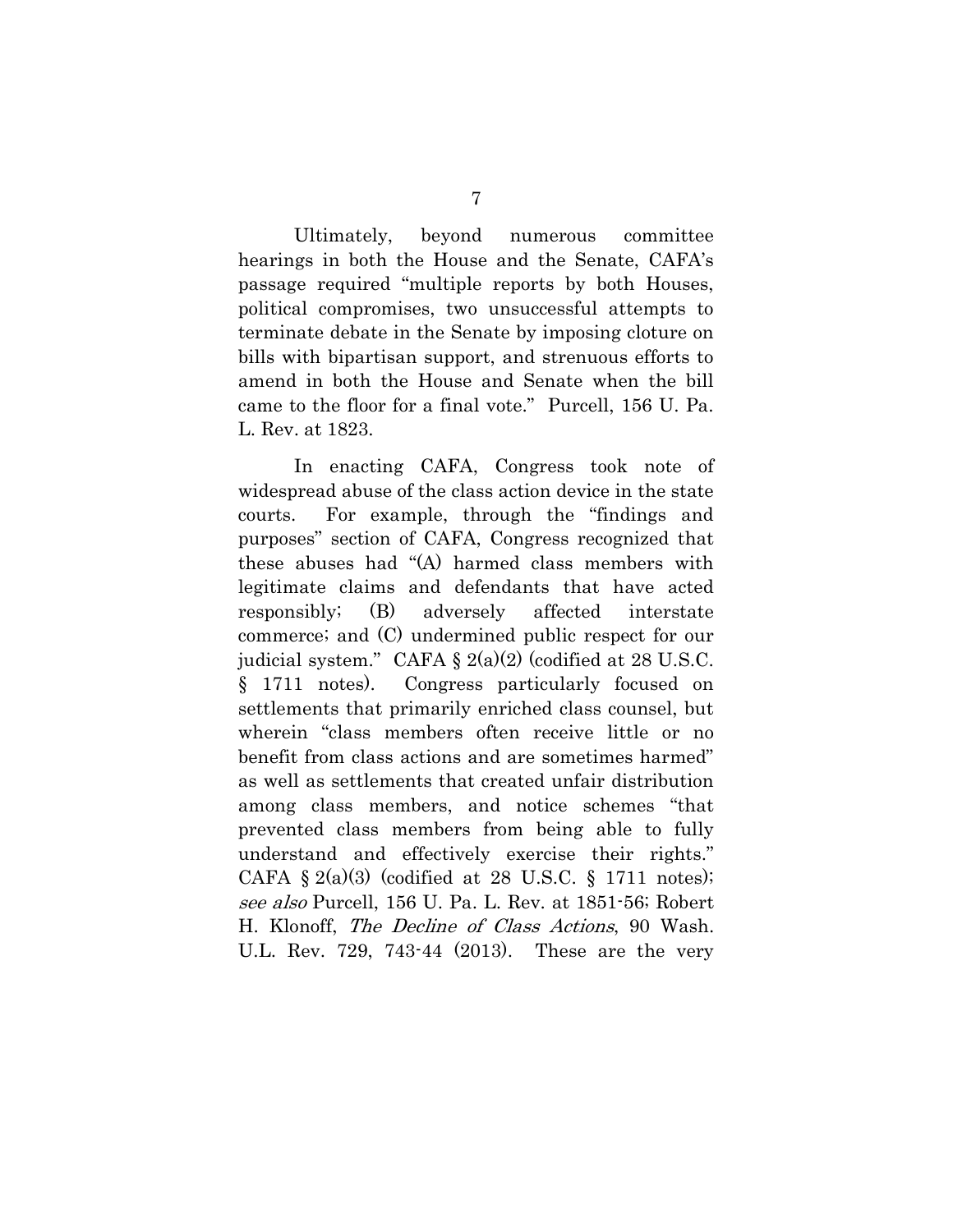abuses that corroded interstate commerce and that CAFA sought to address.

Congress also took into consideration problems highlighted by the American Bar Association Task Force on Class Action Legislation. Specifically, the Task Force highlighted the problems that arose from state courts creating rulings with a nationwide impact, despite those courts possibly having a small interest in the subject of the litigation. See Report of the ABA Task Force on Class Action Legislation, https://www.americanbar.org/content/dam/aba/director ies/policy/2003\_my\_304.authcheckdam.pdf; see also James M. Underwood, Rationality, Multiplicity, & Legitimacy: Federalization of the Interstate Class Action, 46 S. Tex. L. Rev. 391, 407 (2004).

The problems inherent in a balkanized, statecourt driven class action system only increased when looking beyond the four corners of any individual case. More broadly, interstate commerce suffered from the problems of overlapping class actions with the attendant risk of inconsistent results and decisions of national importance being made by local state judges. The Advisory Committee Report to the Federal Judicial Conference Committee of 2002, http://www.uscourts.gov/sites/default/files/fr\_import/S T9-2002.pdf, emphasized this risk and reached a "unanimous consensus that the problems created by overlapping class actions are worthy of congressional attention and that some form of minimal diversity legislation might provide an appropriate answer to some of the problems." Underwood, 46 S. Tex. L. Rev.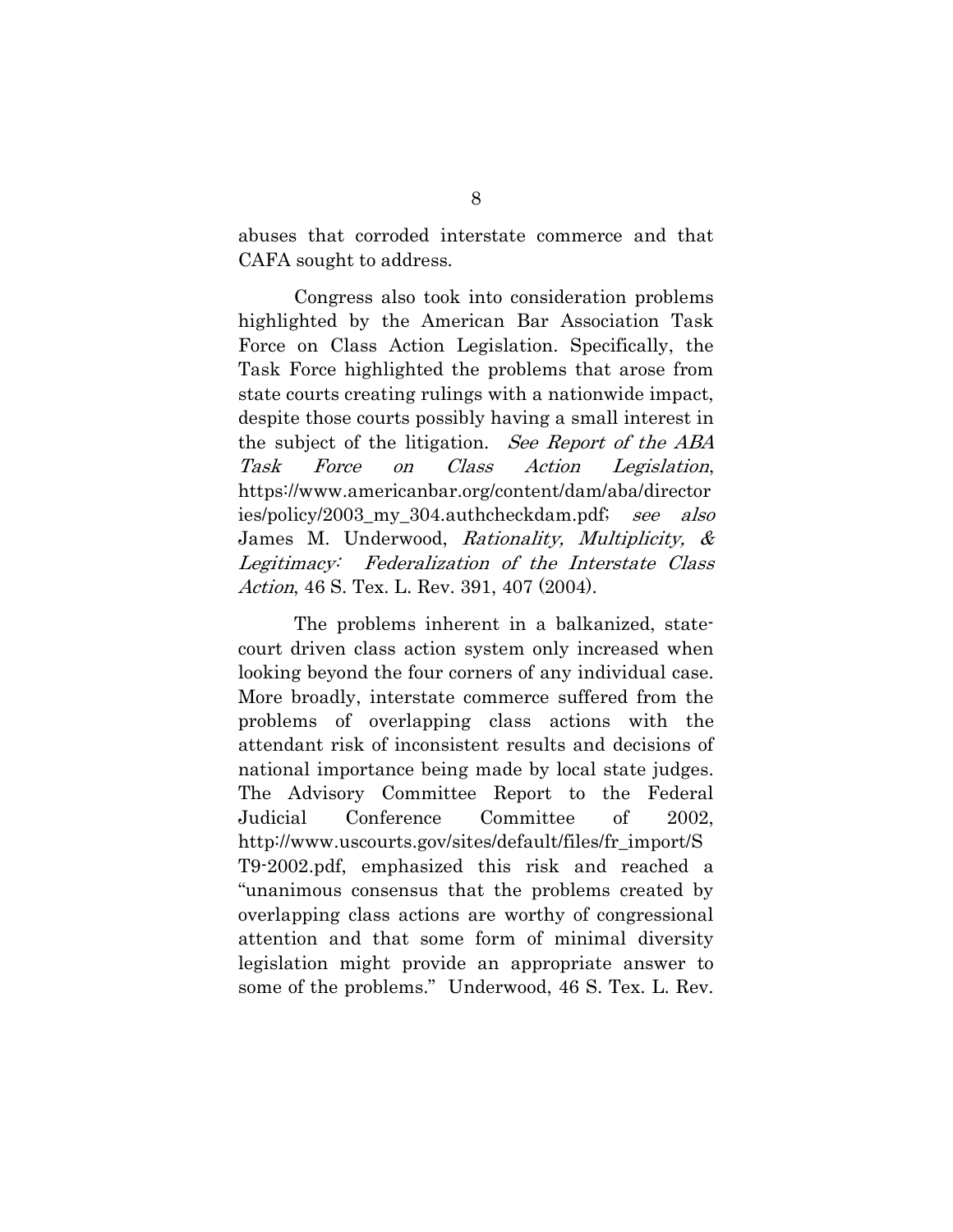at 410, quoting Report of the Civil Rules Advisory Committee 311 (May 20, 2002), http://www.uscourts.gov/sites/default/files/fr\_import/C V5-2002.pdf, (presented to the Standing Comm. on Rules of Practice and Procedure); see also Rhonda Wasserman, *Dueling Class Actions*, 80 B.U.L. Rev 461, 540 (2000) (arguing for expanded removal and multidistrict transfer statutes to minimize risk of overlapping actions).

In the nine sections of CAFA, Congress created a host of protections and safeguards designed to minimize these abuses and protect the system of interstate commerce in the courts. For example, CAFA prohibits unequal treatment of class members based on their geographic location CAFA § 3(a) (codified at 28 U.S.C. § 1714); requires notification of the state Attorneys General prior to any class settlement CAFA § 3(a) (codified at 28 U.S.C. §§ 1715(b), (d)); requires improved notice to class members CAFA  $\S$  3(a) (codified at 28 U.S.C.  $\S$  1715(e)); and restricts the availability of coupon/no-cash settlements CAFA § 3(a) (codified at 28 U.S.C. § 1712). These reforms, on their own, provided powerful tools against some of the more egregious abuses. See Klonoff, 90 Wash. U.L. Rev. at 745.

Yet Congress had no ability to directly influence the procedures and safeguards in state court systems, the home of much of the most egregious misconduct that Congress sought to address. Congress found that state and local courts (A) kept "cases of national importance out of Federal court; (B) sometimes act[ed]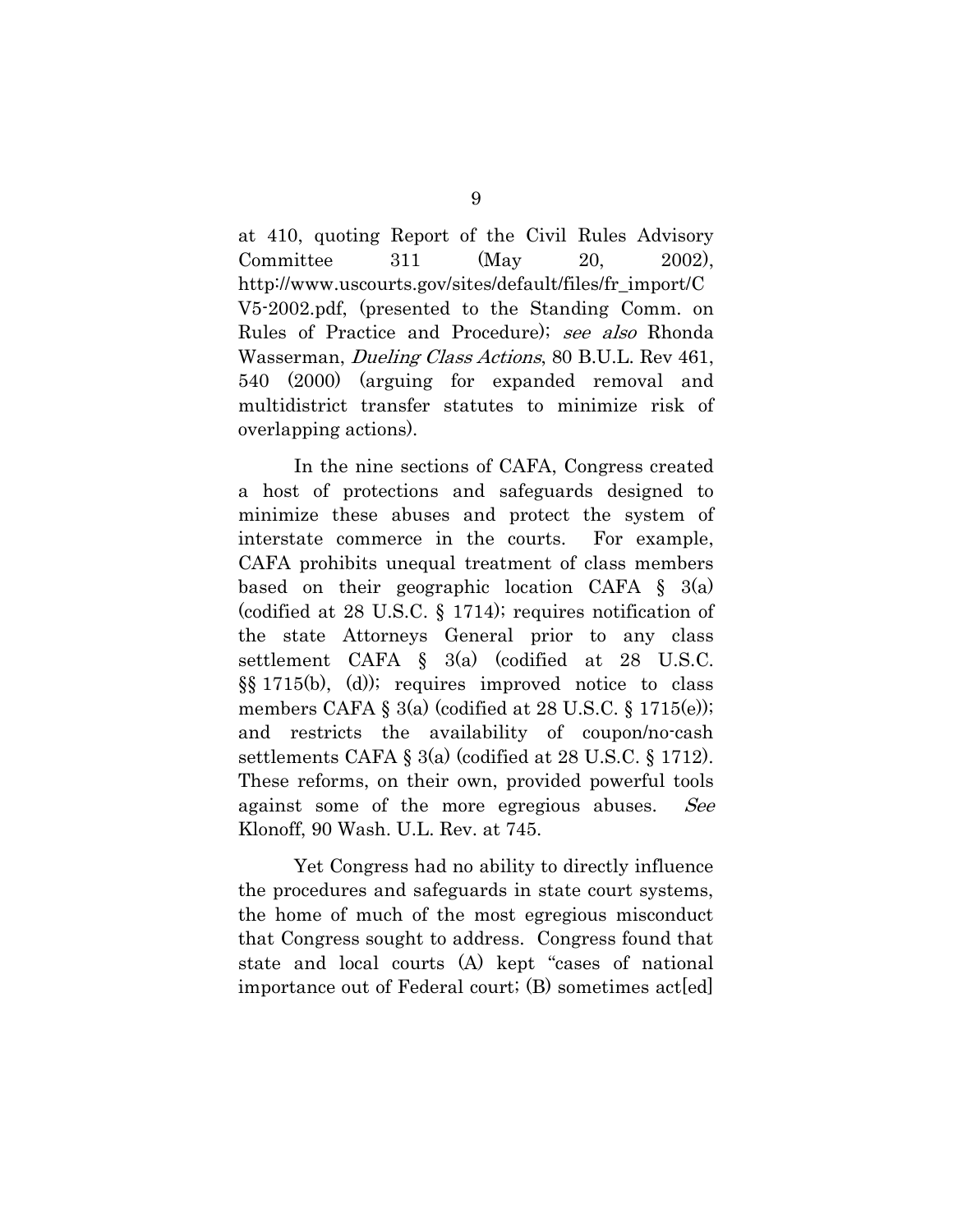in ways that demonstrate[d] bias against out-of-State defendants; and (C) [made] judgments that impose[d] their view of the law on other States and [bound] the rights of the residents of those States." CAFA  $\S 2(a)(4)$ (codified at 28 U.S.C. § 1711 notes). Congress thus stepped in to help dismantle "a system that allows state court judges to dictate national policy . . . from the local courthouse steps contrary to the intent of the Framers when they crafted our system of federalism." S. Rep. No. 109-14, at 24 (2005).

With principles of federalism barring direct regulation of state court procedures, Congress chose to open the federal courthouse doors a little wider, allowing original and removal subject matter jurisdiction in class actions that would previously have been locked in state court. Specifically, CAFA amended 28 U.S.C. § 1332 to create original and removal jurisdiction in federal courts of any class with 100 or more members if "the matter in controversy exceeds the sum or value of \$5,000,000, exclusive of interest and costs." CAFA, § 4, (codified at 28 U.S.C.  $\S 1332(d)$ . This \$5,000,000 minimum may be satisfied by aggregating the value of class members' claims, regardless of whether any individual claim would independently satisfy the \$75,000 amount in controversy in the diversity statute. See generally 28 U.S.C. § 1332. Finally, the statute relaxed the complete diversity requirement in favor of a "minimal diversity" standard that requires only that one plaintiff and one defendant be citizens of different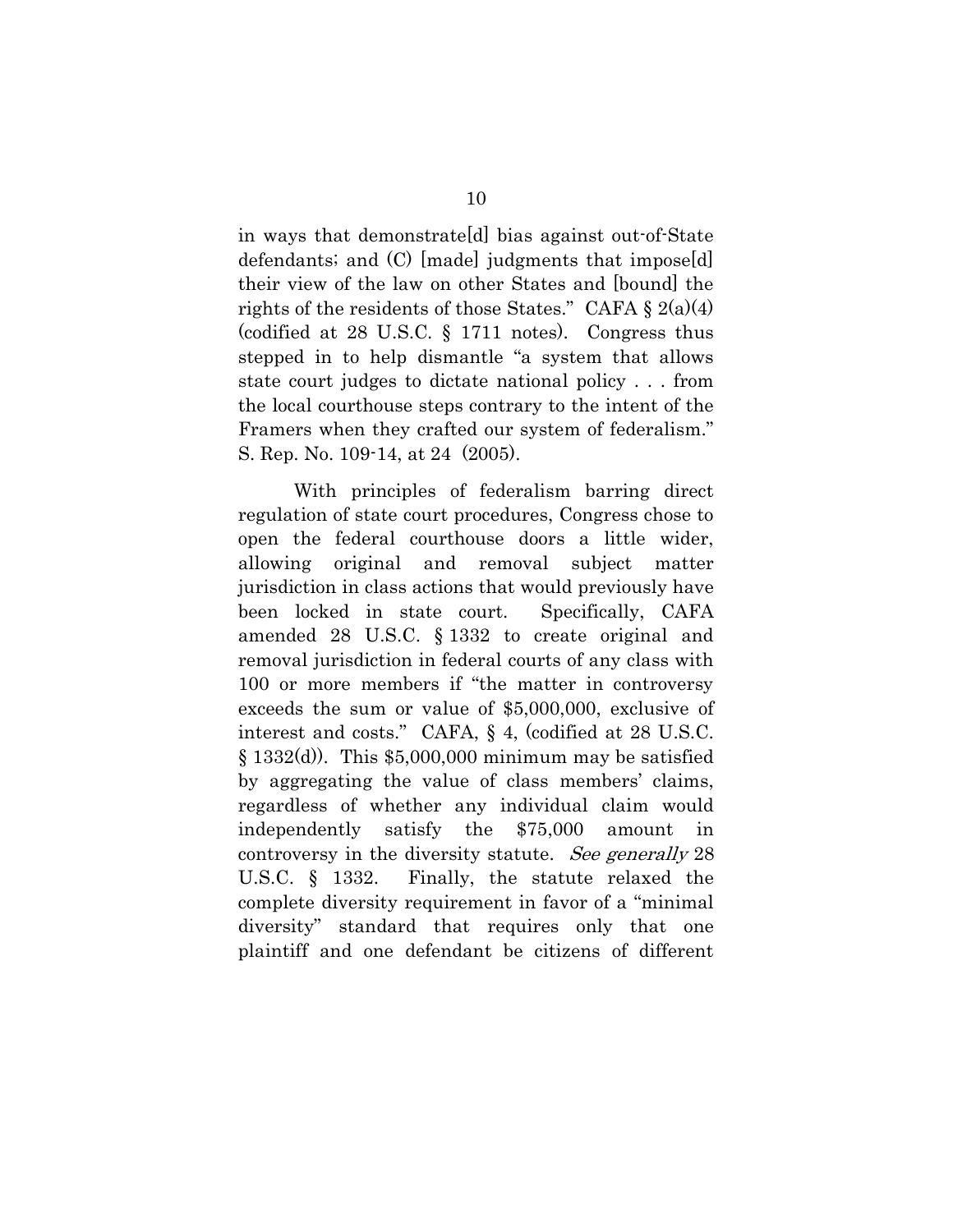states. CAFA,  $\S$  4 (codified at 28 U.S.C.  $\S$  1332(d)); see generally Andreeva, 59 Miami L. Rev. at 388-92.

These changes alone were insufficient, however, if class actions remained in state courts due to the restrictive removal procedures of 28 U.S.C. § 1441. Prior to CAFA, the applicable "law enable[d] plaintiffs' lawyers who prefer[red] to litigate in state courts to easily 'game the system' and avoid removal of large interstate class actions to federal court." S. Rep. No. 109-14, at 10 (2005).

To address this, Congress enacted, through CAFA, a more permissive removal system. See Lee & Willging, 156 U. Pa. L. Rev. at 1738. First, it allowed the removal of class action suits by "any defendant." CAFA,  $\S$  5 (codified at 28 U.S.C.  $\S$  1453(b)). Second, it permitted removal even if one of the defendants is a citizen of the state in which the action was brought. Id. Third, it eliminated the one-year deadline for removal for cases removed under CAFA. Id. And finally, it expanded the ability of defendants to obtain an expedited appeal of a remand order. Id. (codified at 28 U.S.C. § 1453(c)); see also Lee & Willging, 156 U. Pa. L. Rev. at 1738. To ensure that the intent of CAFA was met, House Judiciary Committee Chairman James Sensenbrenner noted that if "a Federal court is uncertain . . . [that] court should err in favor of exercising jurisdiction over the case." 151 Cong. Rec. H726 (daily ed. Feb. 17, 2005) (Statement of Rep. Sensenbrenner).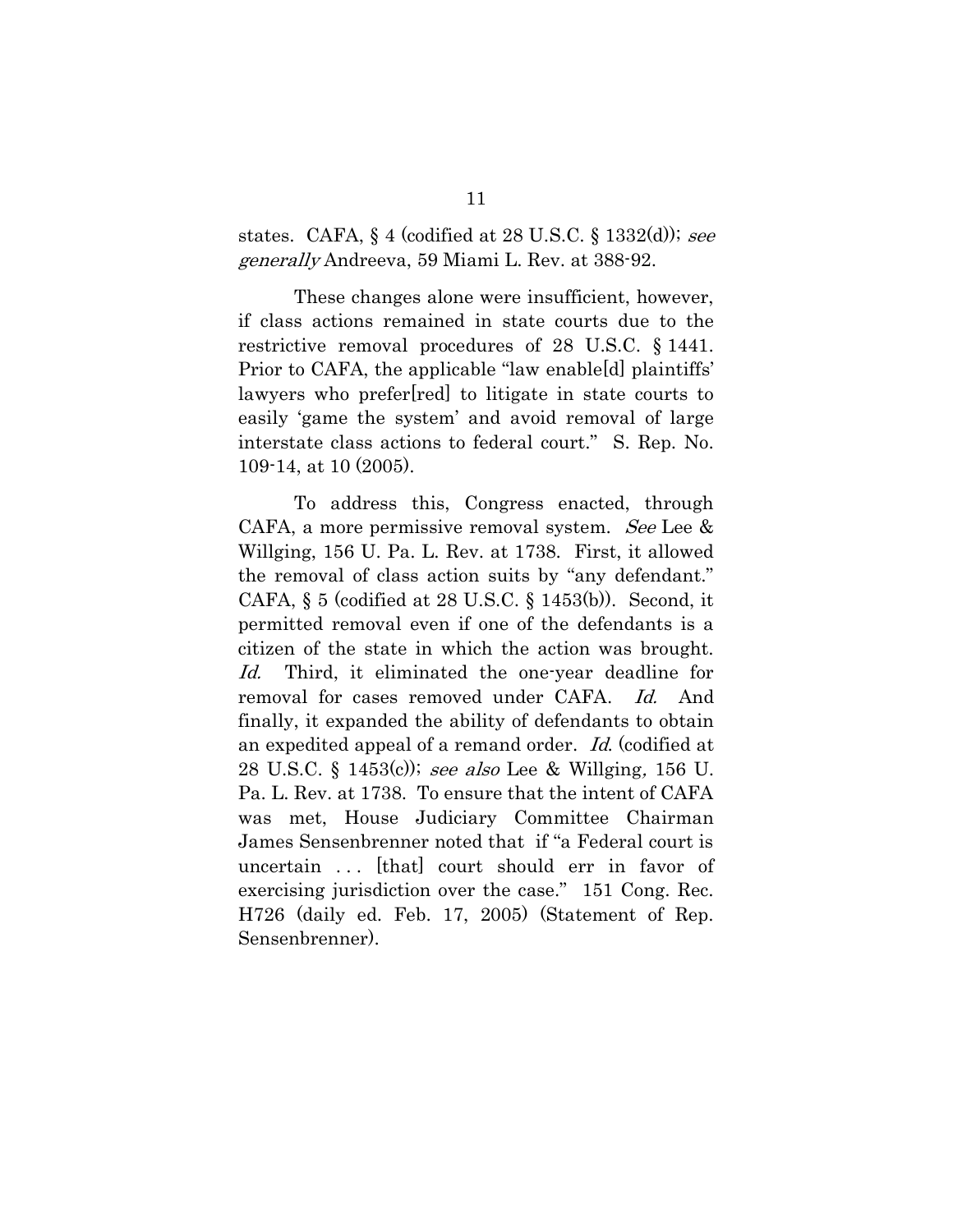This Court recognized this Congressional intent in Dart Cherokee Basin Operating Co. v. Owens, 135 S. Ct. 547, 554 (2014), stating that CAFA's "provisions should be read broadly, with a strong preference that interstate class actions should be heard in a federal court if properly removed by any defendant." Just as importantly, the Court noted that "CAFA's primary objective" was "ensur[ing] Federal court consideration of interstate cases of national importance." Id. The Court unequivocally announced that "no antiremoval presumption attends cases invoking CAFA." Id.

Put together, these changes in the applicable jurisdiction and removal statutes gave CAFA its power. "The main point of CAFA was to permit defendants to remove large-scale class action litigation from plaintiff-favored state courts to federal courts. The data suggest that it is doing exactly that, as federal courts have experienced a significant upswing in class actions since CAFA's enactment." Erichson, 156 U. Pa. L. Rev. at 1607. To the extent a class action litigant prefers federal over state court, "CAFA's impact is direct and obvious." Id. For example, class action filings in the Madison County, Illinois Circuit Court fell from 106 in 2003 to only 3 in 2006. Id. at 1609-10.

Through CAFA's one-two punch of changes to jurisdictional and removal statutes, the risk of abusive state court forum-shopping declined.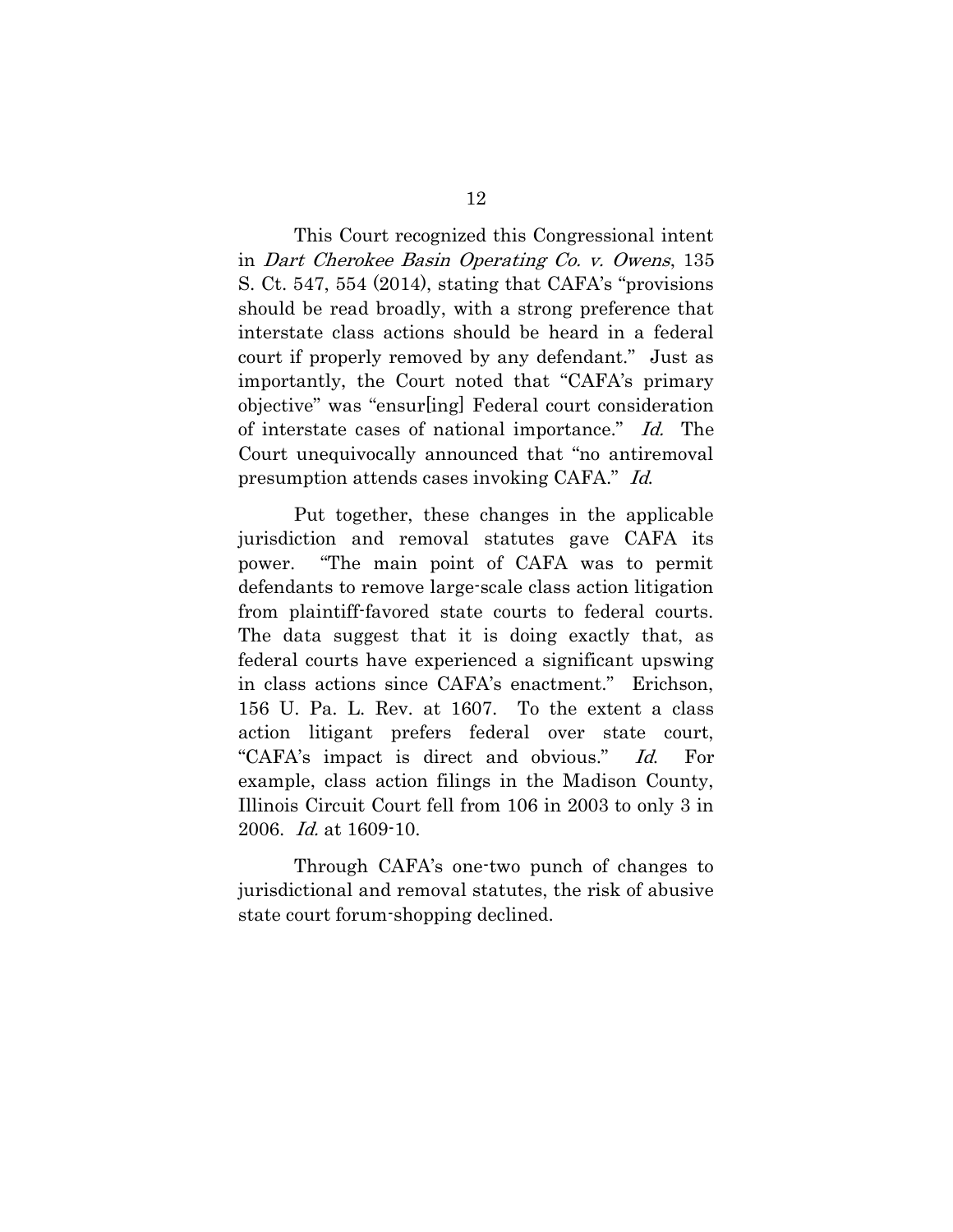## B. The Procedure Endorsed by the Ruling Below Threatens the Core Elements of Congress' CAFA Reforms.

Through the procedural technicalities countenanced by the Fourth Circuit below, as well as the Sixth, Seventh, and Ninth Circuits, class action counsel have found a relatively simple solution around CAFA's protections. See Pet. App. 9a; Tri-State Water Treatment, Inc. v. Bauer, 845 F.3d 350, 355 (7th Cir.) (prohibiting removal of class action counterclaim by third party counterclaim defendant), cert. denied, 137 S. Ct. 2138 (2017); In re Mortg. Elec. Registration Sys., Inc., 680 F.3d 849, 853 (6th Cir. 2012) (same); Westwood Apex v. Contreras, 644 F.3d 799, 804-05 (9th Cir. 2011) (same); Palisades Collection LLC v. Shorts, 552 F.3d 327, 334-35 & n.4 (4th Cir. 2008) (same).

The case below illustrates the archetypal mechanism that class counsel are now using to avoid the safeguards Congress constructed through CAFA. A consumer purchased an item, here a watertreatment system, on credit and then failed to make payments. Pet. App. 2a–3a. When the consumer was sued in a simple collection action, the consumer asserted a class action counterclaim against the original plaintiff and, importantly, two third parties. Pet. App. 2a. Relying on the "original defendant" rule in Shamrock Oil, 313 U.S. at 108-09, the class action plaintiff managed to defeat the removal attempt. Pet. App. At 9a–11a.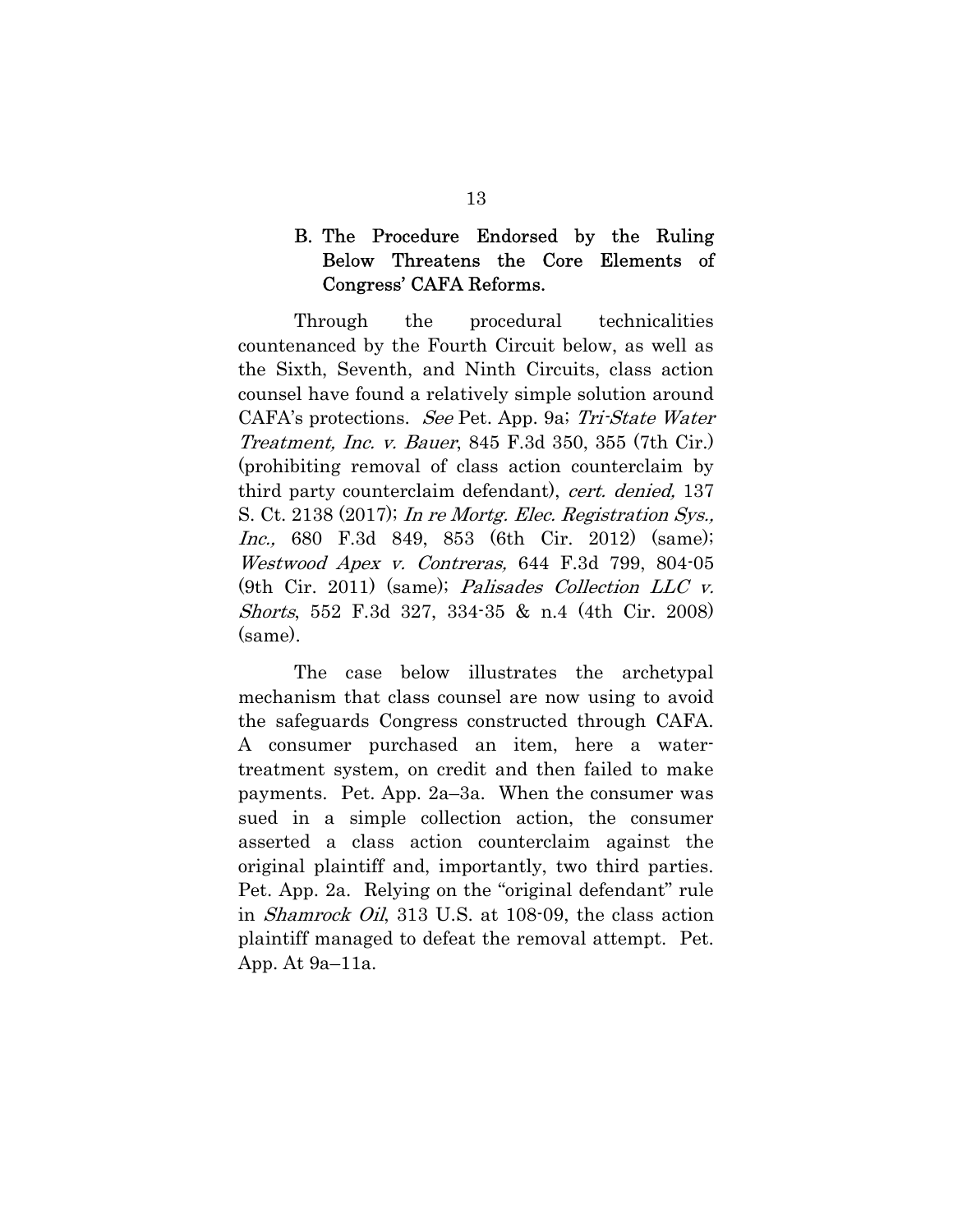There is no dispute that CAFA would apply if the consumer had filed that class action counterclaim as a standalone complaint. The case would be removable, and all of CAFA's protections, designed by Congress over eight long years of bruising battles, would be triggered. But thanks to the procedural hook created in the collection action, the class plaintiff here has found a CAFA antidote—a seventy-seven year old case that spoke neither of class actions nor of third party defendants, *Shamrock Oil*, 313 U.S. at 106-09.

As the Petition explains (Pet. 12-16), Shamrock *Oil* was based on the foundational principle that a plaintiff who picked one forum, the state court, should not be permitted to remove its own matter simply by virtue of being later named as a counterclaim defendant. *Shamrock Oil*, 313 U.S. at 107-08. At its heart, *Shamrock Oil* stands as a limit on plaintiff forum-shopping. The plaintiff must "abide his selection of a forum," regardless of whether he is later sued by the original defendant. *Id.* at 106 n.2, 107.

It is no small irony, then, that the anti-forum shopping *Shamrock Oil* is, today, the chief weapon for defeating CAFA, the strongest anti-forum shopping statute ever issued by Congress in the class context.

Like the Sixth, Seventh, and Ninth Circuits, the Fourth Circuit in the decision below read Shamrock *Oil* to exclude counterclaim defendants who were not original plaintiffs from the scope of the general removal statute. *See* Pet. App. 9a ("We hold that the Supreme Court has not called into question *Palisades's*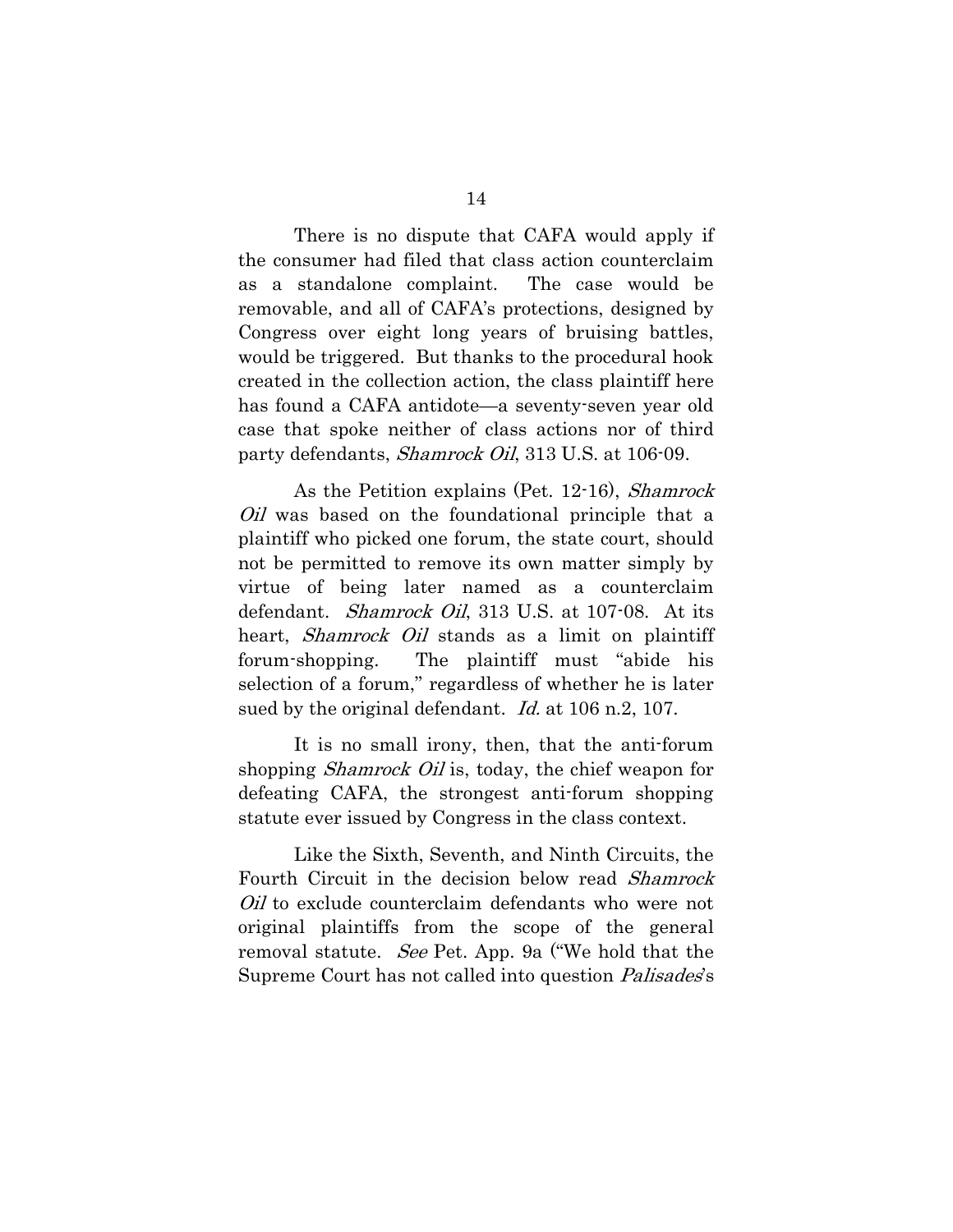conclusion that an additional counter-defendant is not entitled to remove under  $\S 1441(a)$  or  $\S 1453(b)$ , nor has it abandoned *Shamrock Oil*'s definition of 'defendant' in the class action context."); Tri-State Water Treatment, 845 F.3d at 354 ("All we know from Shamrock Oil is that removal is not available for a plaintiff who is a counterclaim-defendant. Both the Supreme Court and Congress have left Shamrock Oil undisturbed during the ensuing  $75$  years."); In re Mortg. Elec. Registration Sys., 680 F.3d at 853 (citing Shamrock Oil for the proposition that "a counterclaim" or third-party defendant is not a 'defendant' who may remove the action to federal court"); Westwood Apex, 644 F.3d at 804 ("Since the Supreme Court's decision in Shamrock Oil … 'defendant' for purposes of designating which parties may remove a case under § 1441 has been limited by a majority of the courts to mean only 'original' or 'true' defendants; 'defendant' in Chapter 89, thereby, excludes plaintiffs and nonplaintiff parties who become defendants through a counterclaim."); *Palisades*, 552 F.3d at 332 ("For more than fifty years, courts applying *Shamrock Oil* have consistently refused to grant removal power under § 1441(a) to third-party defendants.").

This method of analysis ignores both *Shamrock* Oil''s procedural context and CAFA's comprehensive legislative scheme. It is clear that these circuits believe themselves constrained by the wording of Shamrock Oil's holding. If so, only this Court is in a position to course-correct. *Shamrock Oil* requires a claimant to abide his choice of a forum; it does not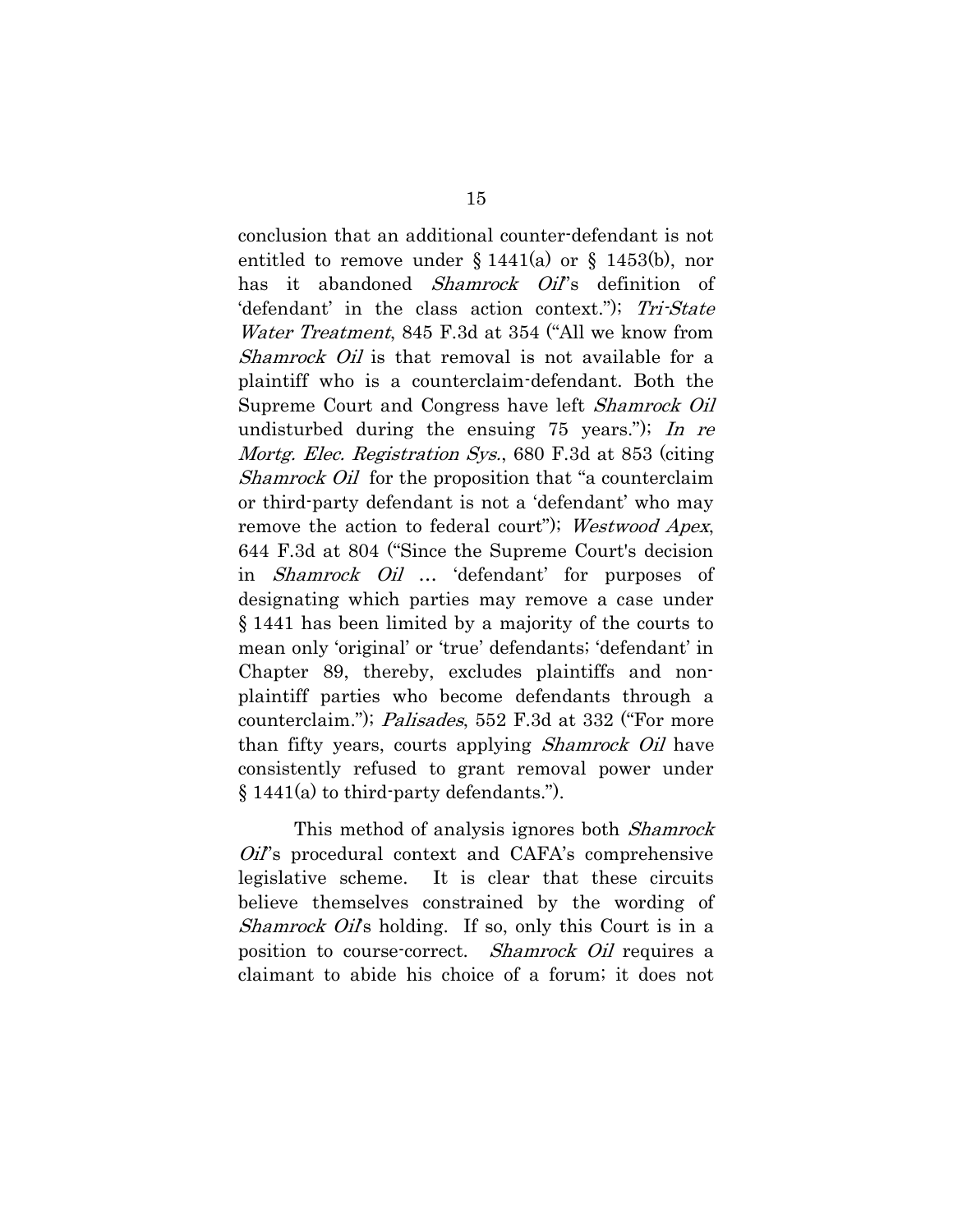permit counterclaim defendants to trap unwilling third party defendants in state court.

#### II. The Question Presented is a Recurring One of Exceptional Importance.

The procedural posture of the case below is no procedural fluke. It is part of a growing trend of cases that are incorporating the class action counterclaim. See, e.g., Bank of N.Y. Mellon v. Cioffi, No. 15-13935, 2016 U.S. Dist. LEXIS 95474 (D. Mass. July 21, 2016); Ford Motor Credit Co. v. Jones, No. 1:07-cv-728, 2007 U.S. Dist. LEXIS 55336 (N.D. Ohio July 31, 2007); Citifinancial, Inc. v. Lightner, No. 5:06-cv-145, 2007 U.S. Dist. LEXIS 41338 (N.D. W. Va. June 6, 2007); Unifund CCR Partners v. Wallis, Nos. 06-CV-545, 06- CV-546, 06-CV-547, 2006 U.S. Dist. LEXIS 17989 (D. S.C. Apr. 7, 2006); Williamsburg Plantation, Inc. v. *Bluegreen Corp*, 478 F. Supp. 2d 861 (E.D. Va. 2006); Unifund CCR Partners v. Harrell, 509 S.W.3d 25 (Ky. 2017); Taylor v. First Resolution Investment Corp., 72 N.E.3d 573 (Ohio 2016); Cach, LLC v. Echols, 506 S.W.3d 217 (Ark. 2016); Citibank, N.A. v. Perry, 797 S.E.2d 803 (W. Va. 2016); Midland Funding LLC v. Hiliker, 68 N.E.3d 542 (Ill. App. 2016); Portfolio Recovery Associates, LLC v. Dixon, 366 P.3d 245 (Kan. App. 2016).

If allowed to stand, the decision below will result in enterprising plaintiffs' counsel inviting small claims lawsuits, then converting the defendant into a counterclaim plaintiff, forcing defendants to litigate matters of nationwide importance in the very "magnet"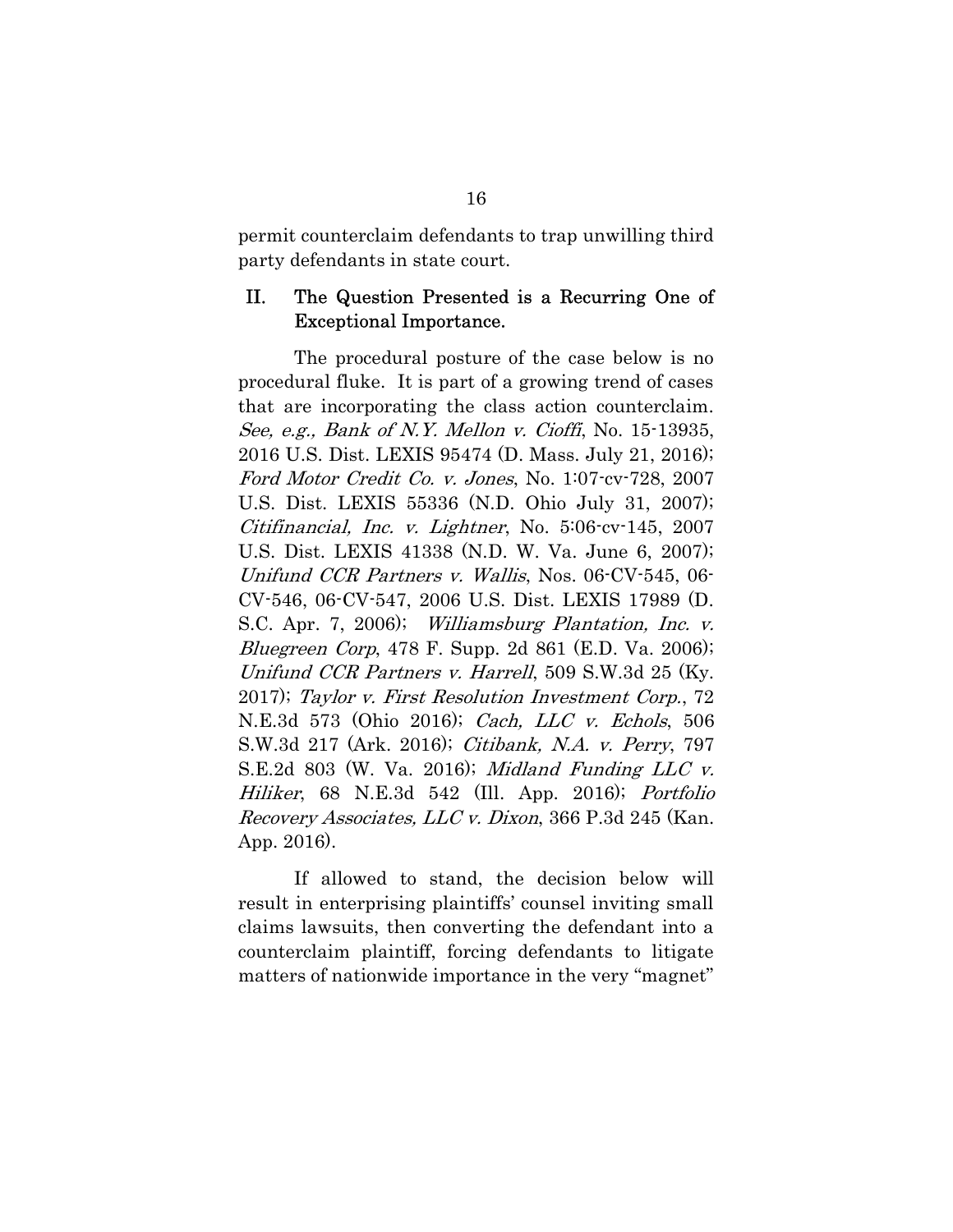jurisdictions that were the source of the problems that led to the passage of CAFA.

Any plaintiff's counsel who is unclear what to do can find a road map from the consultant who advised the collection-action defendant in Palisades, 552 F.3d at 329-30. See Jay Tidmarsh, Finding Room for State Class Actions in a Post-CAFA World: The Case of the Counterclaim Class Action, 35 W. St. U. L. Rev. 193, 240 (2007) (laying out framework for adjudication of counterclaim class actions in state court and stating that the "Article has shown that the eulogy for statecourt class-action practice is a bit premature"). The counterclaim class action is nothing short of a full assault on the protections of CAFA.

This is a significant problem for businesses and consumers alike. CAFA has been making slow—but steady—progress and has, in turn, reduced the burdens that class action abuse imposes on the national economy. If the Fourth Circuit's decision is allowed to stand, however, plaintiffs' lawyers will be able to evade CAFA and trap these cases in the many "magnet jurisdictions" for abusive class actions. Amici respectfully requests that this Court step in and foreclose this judicial erosion of the class action standards Congress enacted in CAFA.